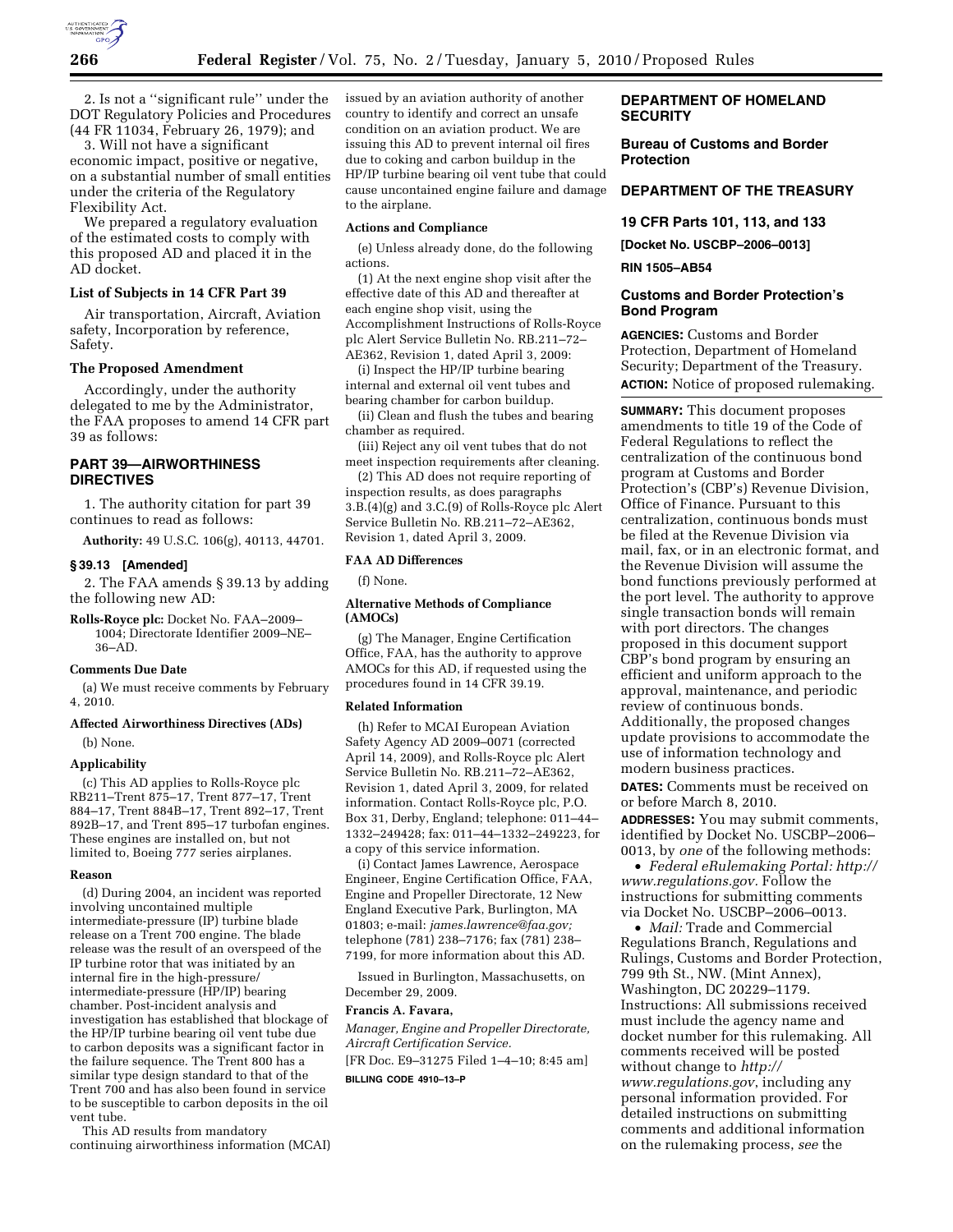''Public Participation'' heading of the **SUPPLEMENTARY INFORMATION** section of this document.

*Docket:* For access to the docket to read background documents or comments received, go to *http:// www.regulations.gov.* Submitted comments may also be inspected during regular business days between the hours of 9 a.m. and 4:30 p.m. at the Trade and Commercial Regulations Branch, Customs and Border Protection, 799 9th Street, NW., 5th Floor, Washington, DC. Arrangements to inspect submitted comments should be made in advance by calling Joseph Clark at (202) 325– 0118.

# **FOR FURTHER INFORMATION CONTACT:**

Bruce Ingalls, Chief, Debt Management Branch, Revenue Division, Customs and Border Protection, Tel. (317) 298–1307. **SUPPLEMENTARY INFORMATION:** 

# **Public Participation**

Interested persons are invited to participate in this rulemaking by submitting written data, views, or arguments on all aspects of the proposed rule. Customs and Border Protection (CBP) also invites comments that relate to the economic, environmental, or federalism effects that might result from this proposed rule. If appropriate to a specific comment, the commenter should reference the specific portion of the proposed rule, explain the reason for any recommended change, and include data, information, or authority that support such recommended change.

### **Background**

This document proposes amendments to title 19 of the Code of Federal Regulations (19 CFR) to reflect the centralization of the continuous bond program at CBP's Revenue Division (RD), Office of Finance, in Indianapolis, Indiana. Pursuant to this centralization, continuous bonds must be filed, reviewed and, if approved, maintained at the RD. It is proposed that the documentation for these types of bonds, including CBP Form 301, applications, riders, terminations, power of attorney forms, and Importer ID Input Records (CBP Form 5106), must be filed at the RD via mail, fax, or in an electronic format as prescribed by CBP. The RD will assume the bond functions previously performed at the port level, with the noted exception that the authority to approve single transaction bonds will remain with port directors.

It is noted that most continuous basic importation bonds are no longer processed and retained on file at the ports, and the majority of bond

sufficiency matters concerning these bonds are currently processed at the RD. In 2003, CBP port directors delegated the authority to review and process these types of bonds to the RD. Consequently, under existing procedures, any person who is required to post a continuous basic importation bond to secure a CBP transaction or multiple transactions has the option of filing the bond directly with the port director (as per 19 CFR 113.11), or indirectly to the RD. In fact, continuous basic importation bonds that are submitted directly to the port are subsequently referred to the RD by the port director. Also in 2003, the Director of the International Trade Compliance Division authorized, per 19 CFR 113.15, port directors to allow the retention of approved continuous bonds at the RD.

Many of the changes to 19 CFR part 113 proposed in this document are intended to facilitate the use of electronic submission of continuous bond documentation. The requirements for the electronic submission of bond documentation will be available on the CBP Web site, *http://www.cbp.gov.* The Web site will feature a direct link to CBP bond program directives.

The changes proposed in this document implement recommendations set forth in a review of the continuous bond program commissioned by CBP. *See* ''Grant Thornton Review of Customs Continuous Transaction (Entry) Bonds,'' dated April 3, 2003. The study found that centralization of the continuous bond program would strengthen the effectiveness of the program by enhancing efficiency and uniformity. Arrangements for public inspection of the document may be made by calling Joseph Clark at (202) 572–8768.

This document also proposes nonsubstantive amendments to 19 CFR to reflect the nomenclature changes made necessary by the transfer of the legacy U.S. Customs Service of the Department of the Treasury to the Department of Homeland Security (DHS) and DHS' subsequent renaming of the agency as U.S. Customs and Border Protection on March 31, 2007 (*see* 72 FR 20131, dated April 23, 2007). As a consequence of these changes, this document proposes certain non-substantive nomenclature changes to reflect the realities just described, and the issuance of new definitions in the regulations whereby the term ''Customs'' means ''Customs and Border Protection,'' the terms ''Commissioner'' and ''Commissioner of Customs'' mean ''Commissioner of Customs and Border Protection,'' the acronym ''CBP'' means ''Customs and Border Protection,'' and the acronym ''RD'' means ''Revenue Division.''

### **Explanation of Amendments**

It is proposed to amend title 19 of the CFR to reflect the consolidation of the continuous bond program at the Revenue Division (RD), the use of electronic filing for the submission of continuous bonds and related documentation, and the transfer of Customs and Border Protection (CBP) to the Department of Homeland Security (DHS). A more detailed explanation of the proposed amendments, other than those involving technical corrections or minor wording and editorial changes, is set forth below.

# *Section 101.1 Definitions*

Section 101.1 of title 19 of the CFR (19 CFR 101.1) sets forth the meaning of certain terms as used throughout Chapter 1 of title 19. To reflect certain nomenclature changes made necessary by the transfer of the U.S. Customs Service from the Department of the Treasury to DHS and the subsequent renaming of the agency as the U.S. Customs and Border Protection (CBP), it is proposed to add new definitions to § 101.1 whereby:

• The terms ''Customs'' and ''Customs Service'' mean ''Customs and Border Protection.''

• The terms "Customs Regulations" and ''CBP Regulations'' mean ''title 19 of the Code of Federal Regulations (19 CFR).''

• The terms "Commissioner" and ''Commissioner of Customs'' mean ''Commissioner of Customs and Border Protection.''

• The acronym ''CBP'' means ''Customs and Border Protection.''

• The acronym ''RD'' means ''Revenue Division, Office of Finance, Customs and Border Protection.''

# *Section 113.1 Authority To Require Security or Execution of Bond*

Section 113.1 of title 19 of the CFR (19 CFR 113.1) provides that where a bond or other security is not specifically required by law, the Commissioner of Customs, pursuant to Treasury Department Order No. 165 Revised, as amended (T.D. 53654, 19 FR 7241, November 6, 1954), may by regulation or specific instruction require, or authorize the port director to require, such bonds or other security as may be considered necessary to protect the revenue or to assure compliance with the law.

It is proposed to amend § 113.1 to reflect:

• The transfer of authority over certain functions from the Secretary of the Treasury to the Secretary of Homeland Security effected by the Homeland Security Act of 2002;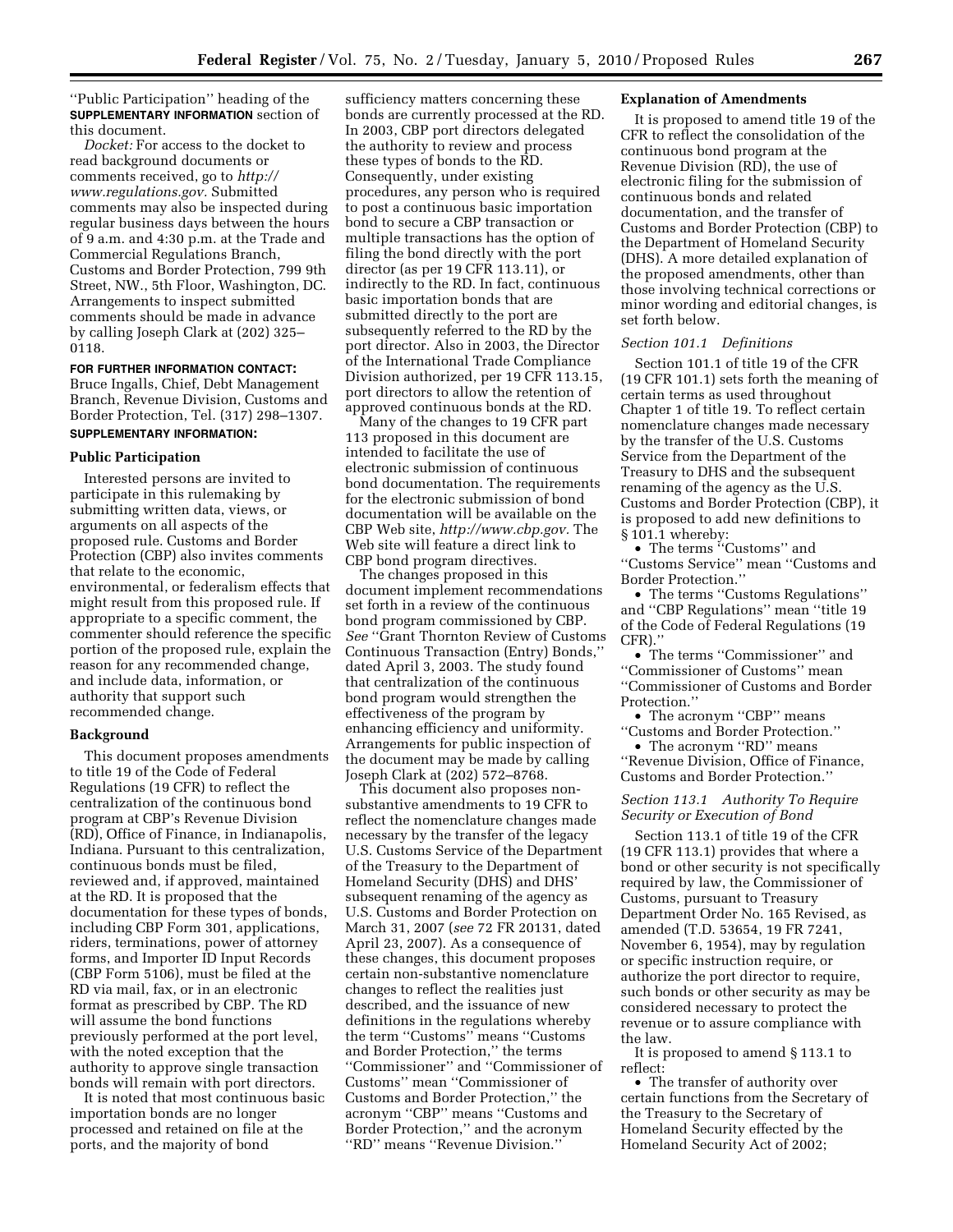• The delegation of the authority to approve certain customs revenue functions from the Secretary of the Treasury Department to the Secretary of Homeland Security pursuant to Treasury Department Order No. 100–16, dated May 15, 2003, Appendix to part 0 of title 19 of the CFR (19 CFR part 0); and

• The subsequent delegation of authority from the Secretary of Homeland Security to the Commissioner of CBP pursuant to DHS Delegation Order 7010.3, dated May, 2006. Accordingly, it is proposed to remove from § 113.1 the references to Treasury Department Order No. 165 and T.D. 53654 and replace them with citations to the DHS Delegation Order. Also, language regarding the authority of the Commissioner to require bonds or other security by regulation is proposed to be removed from this section as unnecessary because any regulation requiring a bond will clearly state the authority under which the requirement is imposed. Lastly, it is proposed to amend this section by adding ''Director, Revenue Division'' as among those the Commissioner of CBP may authorize to require bonds or other security to reflect that continuous bonds will now be processed at the RD.

# *Section 113.11 Bond Approval; § 113.12 Bond Application*

Section 113.11 of title 19 of the CFR (19 CFR 113.11) provides, in pertinent part, that bonds must be submitted on CBP Form 301 to the appropriate port director where they will undergo review for sufficiency. Section 113.12 of title 19 (19 CFR 113.12) sets forth the required elements of an application for both single transaction and continuous bonds.

This document proposes reversing the order of these provisions so that the section pertaining to bond applications (existing § 113.12) will appear first in the regulations at § 113.11, and the section pertaining to bond approval (existing § 113.11) will appear at § 113.12. It is also proposed to revise these provisions to more accurately reflect the sequence of events and current procedures that comprise the bond application and approval process.

To that end, it is proposed to amend newly designated § 113.11 (existing § 113.12) to more specifically identify the information required in a bond application, and to state that continuous bond applications must be submitted to the RD via mail, fax, or in an electronic format as prescribed by CBP. This section will provide that mail, fax, and electronic (e-mail) submissions must be sent to the addresses/fax number listed

on the CBP Web site located at *http:// www.cbp.gov.* 

It is also proposed to amend the certification requirements set forth in newly designated § 113.11(e) (existing § 113.12(c)), to provide for and facilitate electronic filing on the bond application. As noted above, this document proposes amendments to the continuous bond application process that would permit certain documentation to be submitted to the RD in an electronic format. Such electronic submissions will not contain a written signature or seal, as is required by various bond provisions throughout part 113. It is therefore proposed to add alternative certification language that states that bonds submitted electronically are legally binding to the same extent as if signed and under seal. Accordingly, it is proposed to divide newly designated § 113.11(e) (existing § 113.12(c)) into separate subparagraphs. Paragraph (e)(1) will set forth the existing certification language applicable to paper bond submissions and require that a bond be affixed with a corporate seal if required by § 113.33. New paragraph (e)(2) will state that electronic bond documentation containing the requisite certification language will be legally binding to the same extent as if signed and submitted under seal. New paragraph (e)(3) will state that CBP is entitled to presume, without verification, that submitted bond applications and related documentation, which include the bond, are properly executed, complete, accurate, and in full compliance with all applicable laws.

The changes proposed to newly designated § 113.12 involve separating the approval procedures applicable to single transaction and continuous bonds. It is proposed to add language stating that when CBP approves a bond, it will notify filers, sureties and principals by sending them a CBPassigned bond number. It is also proposed to add a new paragraph (c) that states that CBP may refuse to accept any new obligations under a previously approved bond that requires modification, or where there has been a failure to comply with § 113.11(d) (failure to provide application updates) or § 113.24(d) (failure to provide rider).

Lastly, in order to accurately reflect the agency's name, it is proposed to change the name ''Customs Form 301'' where it appears in this section and elsewhere in part 113, to ''CBP Form 301.''

# *Section 113.13 Amount of Bond*

Section 113.13 of title 19 of the CFR (19 CFR 113.13) sets forth the guidelines

for determining bond amounts. Specifically, this section addresses minimum bond amounts, guidelines for determining the sufficiency of bond amounts, and the procedures by which CBP will periodically review bond sufficiency and request additional security.

As noted above, most continuous basic importation bonds are no longer reviewed and approved at the port level. The vast majority of bond sufficiency matters concerning continuous bonds are processed at the RD. To reflect this centralization, it is proposed to amend § 113.13 (b), (c), and (d) by replacing the references to ''port director'' and ''drawback office'' with a more generalized reference to ''CBP.'' Also, it is proposed to remove the language in paragraph (c) that permits a principal 30 days from the date of notification to remedy a deficiency. If a deficiency is identified, CBP believes that in some instances 30 days is too long to permit the condition to continue. Accordingly, in recognition of the importance of bond sufficiency and to ensure compliance with all applicable laws and regulations in a more timely fashion, it is proposed to amend this provision to state that if a deficiency is identified, CBP may require additional securities for any and all of the principal's transactions until the deficiency is remedied. Similarly, it is proposed to amend paragraph (d) to state that CBP may immediately require additional security.

# *Section 113.14 Approved Form of Bond Inadequate*

Section 113.14 of title 19 of the CFR (19 CFR 113.14) states that if none of the conditions contained in subpart G of part 113 is applicable to a transaction sought to be secured, the port director may draft conditions to cover the transaction and the bond may be executed upon approval by the Director, Border Security and Trade Compliance Division at CBP Headquarters.

As a result of the centralization of the bond program, continuous bonds will no longer be approved at the port level. The issuance of single transaction bonds, however, will remain under the authority of port directors. It is therefore proposed to amend § 113.14 to reflect that either the Director, Revenue Division or the port director, as appropriate, will draft conditions to secure a transaction when the conditions contained in subpart G of part 113 do not apply. It also proposed to remove the reference to ''Director, Border Security and Trade Compliance Division'' and provide, instead, that additional bond conditions to secure a transaction, where the conditions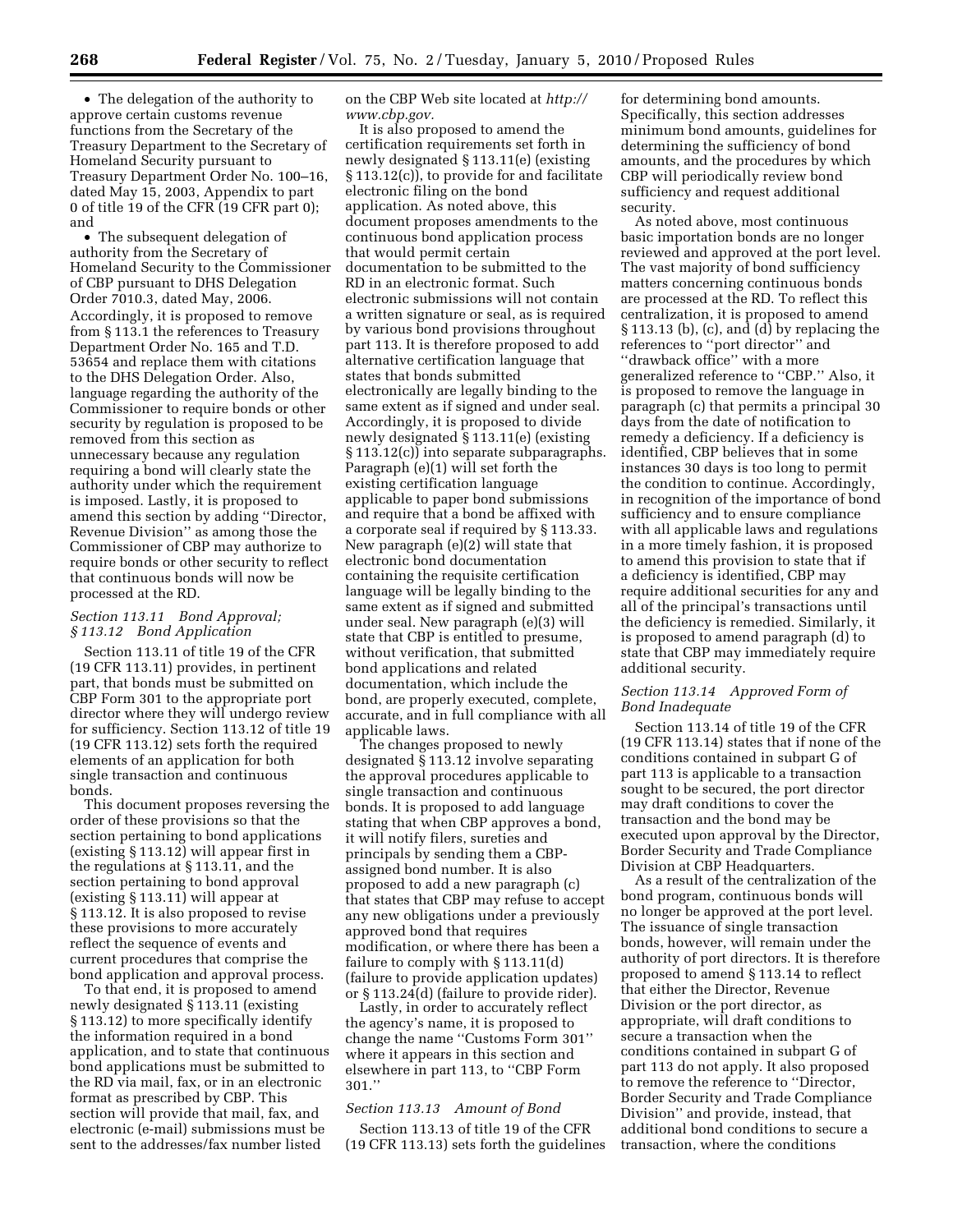contained in subpart G of part 113 do not adequately secure the transaction, must be approved by the Executive Director, Regulations and Rulings, Office of International Trade.

# *Section 113.15 Retention of Approved Bonds*

Section 113.15 of title 19 of the CFR (19 CFR 113.15) provides, in pertinent part, that all bonds approved by the port director, except the bond containing the agreement to pay court costs (condemned goods), shall remain on file in the port office unless the port director is directed in writing as to other disposition.

It is proposed to amend this section to provide that approved continuous bonds will be retained on file at the RD or approved CBP back-up sites and approved single transaction bonds will remain on file at the port office.

# *Section 113.21 Information Required on the Bond*

Section 113.21 of title 19 of the CFR (19 CFR 113.21) prescribes the information required on the bond.

This document revises paragraph (e) by removing the requirement that lines must be drawn through all blank spaces and blocks on the bond and adds language stating that CBP is entitled to presume, without verification, that submitted bond applications and related documentation, which include the bond, are properly executed, complete, accurate, and in full compliance with all applicable laws.

# *Section 113.22 Witnesses Required*

Section 113.22 of title 19 of the CFR (19 CFR 113.22) sets forth the witness requirements applicable to bonds. The witness requirement originated during a time when bonds were approved at the district level. If a party unknown to the Customs district office sought to execute a bond, witnesses were required to verify the party's identity. It is proposed to remove this section. CBP recognizes that the witness requirement is unnecessary inasmuch as a party who makes entry under a bond is obligated by that bond.

# *Section 113.23 Changes Made on the Bond*

Section 113.23 of title 19 of the CFR (19 CFR 113.23) describes the types of changes that may be made to a bond and the process by which to effect such changes. Paragraph (c) describes the type of changes that are permitted to a bond after it is signed, but prior to approval by CBP. Paragraph (d) provides that, except in limited circumstances, the port director will not permit changes to a bond after it has been approved and if changes are desired, a new bond is required.

This document proposes to amend § 113.23(c) to provide that CBP will not permit substantive changes to be made to a bond after it has been signed. In such circumstances the existing bond will be cancelled and a new bond must be executed. To reflect the centralization of the continuous bond program at the RD, this document also proposes to amend paragraph (d) by replacing the reference to ''port director'' with a more general reference to ''CBP.''

# *Section 113.24 Riders*

Section 113.24 of title 19 of the CFR (19 CFR 113.24) sets forth the terms pertaining to when riders may be attached to a bond and prescribes their appropriate formats. Paragraph (a) describes the types of riders that port directors may accept. Paragraph (b) describes where riders must be filed. Paragraph (c) requires that riders be attached to their related bond. Paragraph (d) prescribes the format of the rider and requires that riders be signed, sealed, witnessed and executed.

Although the riders listed in § 113.24(a) are the most common types of riders, they are not intended to represent an exhaustive list. For this reason, it is proposed to revise the first sentence of paragraph (a) so as to make clear that the list of enumerated riders is not comprehensive. Also, as a result of the centralization of the continuous bond program, it is proposed to state, in paragraph (b), that riders must be filed at the RD. Due to the fact that riders may be in an electronic format, it is proposed to amend paragraph (c) to state that riders submitted in this manner must contain a reference to the related bond's CBP-issued bond number. As this rulemaking proposes to remove the witness requirement set forth in § 113.22 from the regulations, it is similarly proposed to remove this requirement from paragraph (d) and to require that riders submitted in an electronic format contain the certification language set forth in newly designated § 113.11(e)(2). Lastly, to encourage the submission of complete and correct bonds, it is proposed to add a new paragraph that states that CBP may refuse to accept new conditions under a previously approved bond where there has been a failure to provide CBP with a required rider.

# *Section 113.25 Seals*

Section 113.25 of title 19 of the CFR (19 CFR 113.25) sets forth the requirements for bonds under seal. This section provides that seals must be affixed adjoining the signatures of the principal and surety and that bonds under seal must meet the requirements of the law of the State in which the bond was executed.

As this document proposes to permit bonds to be submitted to the RD electronically, the seal requirements set forth in § 113.25 require modification to accommodate electronic filing. It is proposed to separately describe the certification requirements applicable to paper bond submissions, and those applicable to bonds submitted in an electronic format. To that end, it is proposed that continuous bonds submitted electronically do not have to be affixed with a seal; however, where the law of the State in which the bond is executed requires a seal, the party executing the bond must include electronic certification language (set forth in newly designated § 113.11(e)(2) of this chapter, discussed *supra*), whereby the applicant certifies that he or she is acting under authority of the corporation and the certification constitutes legally binding evidence of the corporate seal. Additionally, it is proposed to require that where the law of the State in which the bond is executed requires a seal, the party executing the electronic bond must retain a copy of the paper seal and make such seal available to CBP for inspection upon request. This section also includes language stating that CBP is entitled to presume, without verification, that submitted bond applications and related documentation, which include the bond, are properly executed, complete, accurate, and in full compliance with all applicable laws.

# *Section 113.26 Effective Dates of Bonds and Riders*

Section 113.26 of title 19 of the CFR (19 CFR 113.26) prescribes the effective dates of bonds and riders for both single transaction and continuous bonds. Paragraph (a) of this section provides that bonds and riders may be filed up to 30 days before the effective date in order to provide CBP with adequate time for administrative review and processing. Paragraph (e) states that a rider to delete trade names and unincorporated divisions of a corporate principal will be effective on the date identified in the rider if the date is at least 10 business days after the date the port receives the rider.

In an effort to permit both bond filers and CBP additional time for the filing and processing of bonds in advance of their effective date, it is proposed to extend the 30-day time period to 60 days. It is also proposed to require that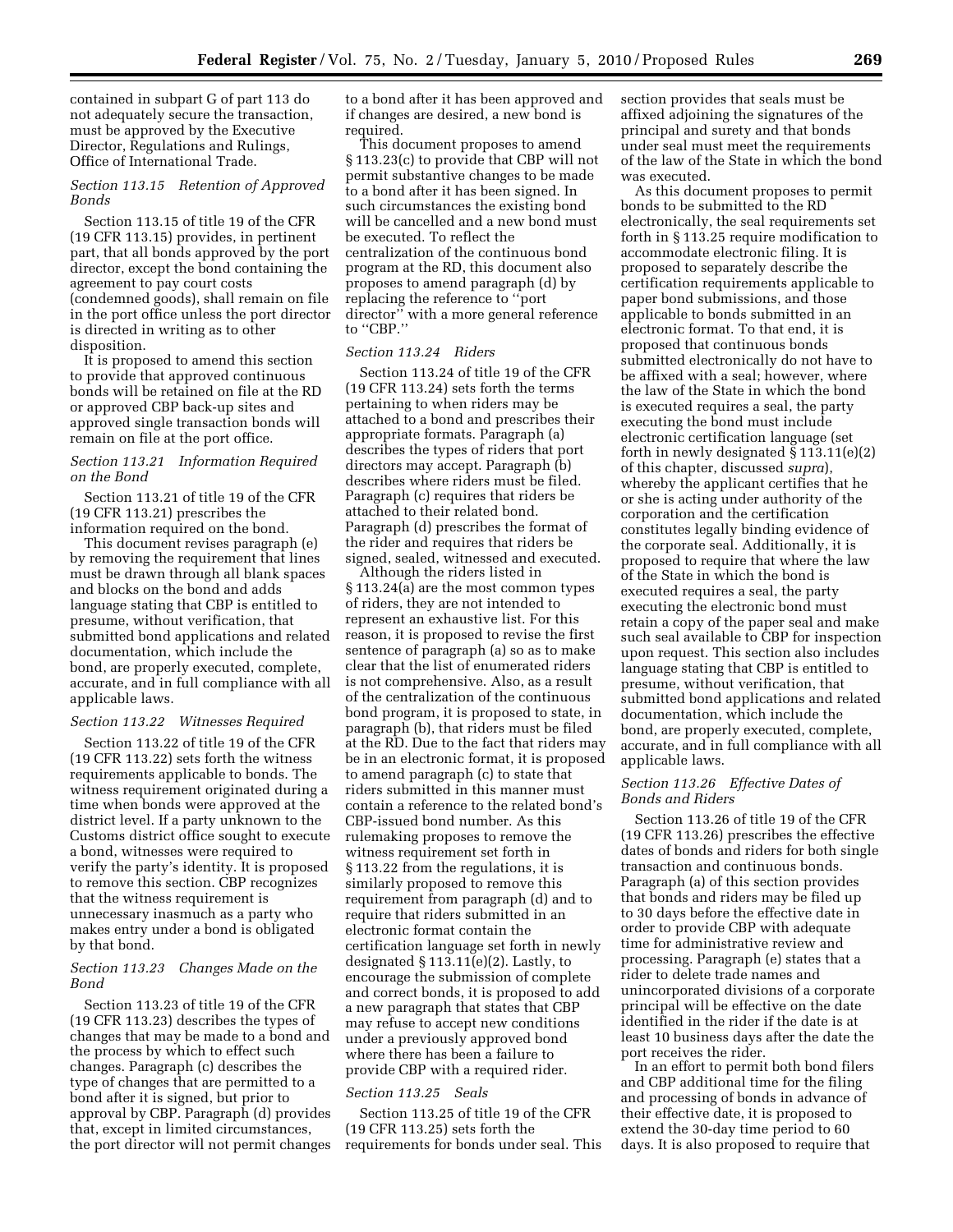the effective date of a rider is the date stated, so long as that date is at least 15 business days from the date CBP receives the rider.

# *Section 113.27 Effective Dates of Termination of Bond*

Section 113.27 of title 19 of the CFR (19 CFR 113.27) sets forth the effective dates of bond terminations made by the principal or surety, and describes the effect of such termination.

It is proposed to make changes to paragraph (a), which provides for bond termination by the principal, and to paragraph (b), which provides for bond termination by the surety, to ensure that the terms of these provisions conform to one another. To that end, it is proposed to amend paragraph (a) to require that a principal's request to terminate a continuous bond be sent to the RD and that the termination will take effect on the date requested if that date is at least 15 business days from the date the termination request was received by the RD. Otherwise, the termination will be effective on the close of business 15 business days from the date the termination request was received by the RD. It is proposed to amend paragraph (b) to require that a surety's notice of bond termination be sent to the RD, as well as to the principal. The surety's obligation under a bond will terminate on the date requested by the surety in the written notice of termination so long as that date is at least 15 business days from the date a request meeting all requirements was received by CBP. It is proposed to add language to both paragraphs (a) and (b) stating that once the RD has received a bond termination request, the termination cannot be withdrawn. Lastly, it is proposed to add language to paragraph (c) that provides that when a principal intends to continue to engage in the same activity as that secured by a bond to be terminated pursuant to this section, and the principal has submitted a replacement bond to secure that continued activity, no termination requested by a principal or surety will take effect until CBP has reviewed and approved the replacement bond.

# *Section 113.32 Partnerships as Principals*

Section 113.32 describes the various partnership requirements and liabilities as they pertain to bonds.

It is proposed to revise paragraph (a) of this section by removing the bond requirements that pertain specifically to limited partnerships. As CBP's importer records in the automated systems make no distinction between limited partnerships and other partnerships, it

is not necessary to collect this information from limited partnerships. It is also proposed to replace the more specific reference to ''port director or drawback office'' in paragraph (a) with a more general reference to ''CBP.''

### *Section 113.33 Corporations as Principals*

Section 113.33 of title 19 of the CFR (19 CFR 113.33) sets forth the requirements pertaining to corporations that execute a bond as principal. This section also describes when a power of attorney is necessary for either a corporate officer or attorney, and states that the provisions of this section apply to a corporate subsidiary that joins its parent corporation by signing the bond as co-principal.

As the proposals in this document would permit continuous bonds to be submitted to the RD in an electronic format, this document proposes to amend § 113.33 to reflect the use of this technology. It is also proposed to clarify within this section that a Limited Liability Corporation (LLC) is included within the concept of corporation.

In paragraph (a), it is proposed to remove the signature requirement as this requirement is discussed in paragraph (b). In paragraph (b), it is proposed to add language stating that where the bond of a corporate principal is submitted in an electronic format, the bond must contain the certification language set forth in newly designated § 113.11(e)(2) and the party executing the bond may be required to retain a copy of the seal, as per § 113.25 as it is proposed to be amended. Also, it is proposed to add language stating that CBP is entitled to presume, without verification, that submitted bond applications and related documentation, which include the bond, are properly executed, complete, accurate, and in full compliance with all applicable laws. It is proposed to amend paragraph (c) by removing the language that states that a power of attorney will not be required if the person signing the bond on behalf of the corporation is known to the port director or drawback office to be the president, vice-president, treasurer, or secretary of the corporation. Due to the fact that most bonds will now be sent to a centralized location at the RD, personal knowledge of an individual's position within a company is an unrealistic concept upon which to base the need for a power of attorney. It is also proposed to add in paragraph (c) that CBP is entitled to presume, without verification, that submitted bond applications and related documentation, which include the bond, are properly executed, complete, accurate, and in full compliance with all applicable laws. Lastly, it is proposed to amend paragraph (d) by replacing the reference to ''port director'' with ''RD.''

# *Section 113.35 Individual Sureties*

Section 113.35 of title 19 of the CFR (19 CFR 113.35) prescribes the criteria applicable to individuals who sign as sureties on a bond.

The types of changes proposed to this section are the same as those discussed above (*i.e.,* references to ''port director'' and ''Customs'' are replaced with references to ''CBP''). Regarding the surety qualifications set forth in § 113.35(b), it is proposed to remove the requirement in paragraph (b)(2) that states that a married woman may be accepted as a surety, unless the State in which the bond is executed prohibits her from acting in that capacity. Similarly, it is proposed to remove the reference to married women in paragraph (b)(3). CBP will permit individuals who are legally authorized to act as sureties to do so. Also, it is proposed to amend paragraph (b)(4) which currently provides that each individual surety must have property available as security within the limits of the port where the contract of suretyship is to be approved. The local property requirement is no longer relevant and it is therefore proposed to amend the regulations to provide that individuals who sign as sureties on any type of bond must possess property within the customs territory of the United States. Lastly, it is proposed to amend paragraph (d) to remove the reference to ''special agent-in-charge'' and replace it with a reference to ''Immigration and Customs Enforcement (ICE).'' This change is necessary to reflect the fact that the former Customs Service special agents-in-charge are now part of ICE as a result of the transfer of the U.S. Customs Service to DHS and the subsequent division of the Customs Service into CBP and ICE.

### *Section 113.37 Corporate Sureties*

Section 113.37 of title 19 of the CFR (19 CFR 113.37) sets forth the rules pertaining to corporations executing a bond as surety.

This document proposes to amend paragraph (e) to state that where a corporate surety submits a continuous bond to the RD in an electronic format the bond must contain the certification language prescribed by newly designated § 113.11(e)(2) and the party executing the bond must retain a copy of the seal in accordance with § 113.25(b). It is proposed to add to paragraph (e) that CBP is entitled to presume, without verification, that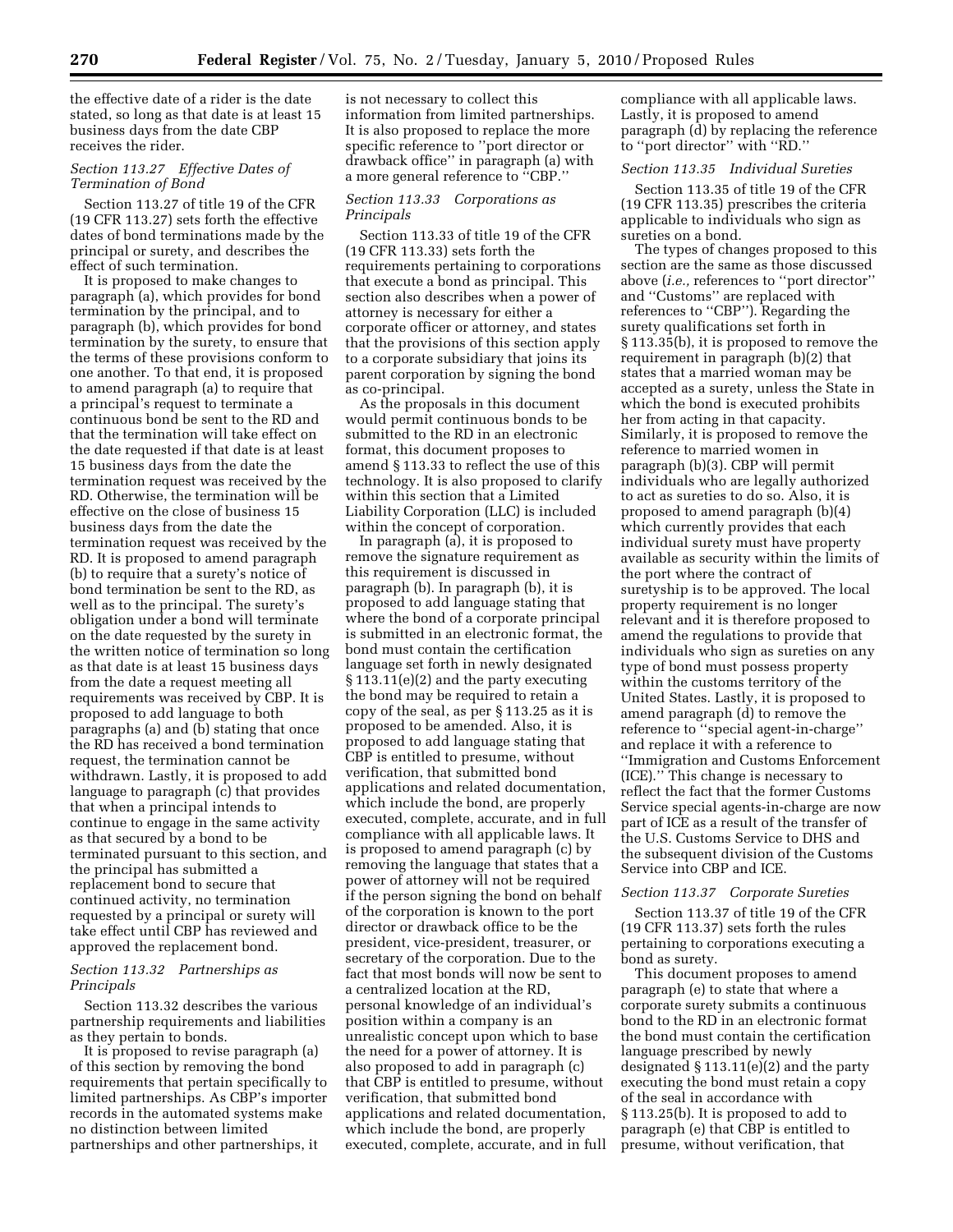submitted bond applications and related documentation, which include the bond, are properly executed, complete, accurate, and in full compliance with all applicable laws.

In § 113.37(f), it is proposed to amend the last paragraph in the ''Corporate Sureties Agreement for Limitation of Liability,'' in the signature block, to require that an authorized CBP officer, and not specifically the Port Director or Director of the Drawback Office, sign the Agreement.

Section 113.37(g) prescribes how corporations may execute powers of attorney to act on their behalf. Paragraphs  $(g)(1)(iii)$  and  $(g)(5)(iii)$ within this section pertain to the identification of specific ports on the CBP Form 5297 where an agent or attorney is authorized to act. As centralization of the bond program requires that all continuous bonds and the accompanying CBP Form 5297 be filed and processed at the RD, the identification of specific ports in this regard is no longer necessary, and it is proposed to remove these provisions from the regulations.

Sections  $113.37(g)(1)(v)$  and  $(vi)$ provide that the corporate surety power of attorney must contain the signatures of two principal officers of the corporation and be under seal. If the CBP Form 5297 is submitted to the RD in an electronic format, it is proposed to require that the document contain the certification language prescribed in newly designated § 113.11(e)(2) and the corporate surety retain a copy of the seal as per § 113.25(b).

As noted above, as a result of the centralization of the bond program, it is proposed to amend § 113.37(g)(2) to provide that a corporate surety power of attorney executed on a CBP Form 5297 in conjunction with a continuous bond must be filed at the RD via mail, fax, or in an electronic format. The RD will retain a copy of the CBP Form 5297 and return a RD-validated copy to the grantee.

Section 113.37(g)(3) provides that if a grantee desires to use a power of attorney at a port covered by the power of attorney, other than the port where the power of attorney was filed, but before the first computer printout reflecting this power of attorney is received, the CBP Form 5297 must be filed in triplicate (original and two copies), rather than duplicate. As notice of approval of a power of attorney is electronically transmitted to the ports, it is proposed to remove this provision from the regulations.

It is proposed to add a new paragraph  $(g)(5)$  to  $\S 113.37$  that provides that CBP is entitled to presume, without

verification, that submitted bond applications and related documentation, which include the bond, are properly executed, complete, accurate, and in full compliance with all applicable laws.

# *Section 113.38 Delinquent Sureties*

Section 113.38 of title 19 of the CFR (19 CFR 113.38) prescribes the extent to which a principal or surety on a CBP bond which is in default will be accepted on another CBP bond.

It is proposed to amend  $\S 113.38(c)(1)$ to state that an internal advice request made pursuant to § 177.11 should be directed to the Executive Director, Regulations and Rulings, Office of International Trade. It is proposed to amend paragraph (c)(2) to reflect the centralization of the continuous bond program at the RD by adding that the Director, Revenue Division, in addition to the Commissioner, may instruct CBP officers to not accept a bond secured by a corporate surety for the reasons specified. It is also proposed to require in  $\S 113.38(c)(4)$  that a copy of the notice of CBP's refusal to accept a surety's bonds, if not originating from the RD, must be sent to the Director, Revenue Division.

### *Section 113.39 Procedure To Remove a Surety From Treasury Department Circular 570*

Section 113.39 of title 19 of the CFR (19 CFR 113.39) sets forth the procedures by which CBP may seek to remove a surety company from Treasury Department Circular 570, which sets forth the list of approved surety companies.

The changes proposed in this document would amend this section by removing references to port director and Fines, Penalties, and Forfeitures Officers and replacing them with a more general reference to ''appropriate CBP officer.'' This change is to reflect the fact that CBP personnel from the RD may also initiate the surety removal process.

# *Section 113.40 Acceptance of Cash Deposits or Obligations of the United States in Lieu of Sureties on Bonds*

Section 113.40 of title 19 of the CFR (19 CFR 113.40) prescribes the terms by which cash deposits or other types of U.S. obligations (*i.e.,* certificates of indebtedness, Treasury notes, Treasury bills) may be accepted by CBP in lieu of sureties on bonds.

To reflect the delegation of authority discussed earlier in this document, it is proposed to amend paragraph (a) of this section to include the Secretary of Homeland Security as among those who may authorize the enforcement of bond laws and regulations. To reflect the

centralization of the continuous bond program at the RD, it is also proposed to amend this paragraph by stating that the Director, Revenue Division, and not the Port Director, is authorized to accept cash deposits in lieu of sureties on bonds. It is also proposed to add clarifying language that provides that cash deposits or other types of U.S. obligations accepted by CBP in lieu of sureties on bonds must be in an amount equal to the face amount of the bond that would be required if CBP were to elect to accept a bond. It is also proposed to amend the language to make clear that the option to deposit cash or U.S. obligations is at the option of the importer.

Paragraph (b) is amended to reflect that the Director, Revenue Division, and not the port director, is authorized to sell U.S. obligations in case of any default in the performance of any of the conditions of the bond.

In § 113.40(c), it is proposed to amend the heading and text to reflect that the provision pertains to United States obligations, as well as cash deposited in lieu of sureties on the bond.

Lastly, it is proposed to add new paragraphs (d) through (g) to clarify CBP's requirements with regards to these alternatives to surety bonds.

### *Section 113.43 Extension of Time Period*

Section 113.43 of title 19 of the CFR (19 CFR 113.43) provides that the port director, in certain circumstances, may extend the 120 day time period within which a document for which a bond or stipulation is given must be produced (*see* 19 CFR 113.42). The port director may extend this period for an additional period of 2 months.

To lend more specificity to the time frames cited in this provision, it is proposed to state in paragraph (a) that the port director may extend the time period to produce documents for a period ''not to exceed 60 days.'' It is also proposed to use the more specific 60 day time frame in paragraph (b) that provides for late applications for bond extensions.

# *Section 113.62 Basic Importation and Entry Bond Conditions*

Section 113.62 of title 19 of the CFR (19 CFR 113.62) prescribes the conditions applicable to basic importation and entry bonds.

The proposed changes to this section are predominantly editorial in nature, with the exception of a change proposed to paragraph (a) which clarifies that the bond covers payments of duties, taxes and other charges made via periodic monthly statement, and to paragraph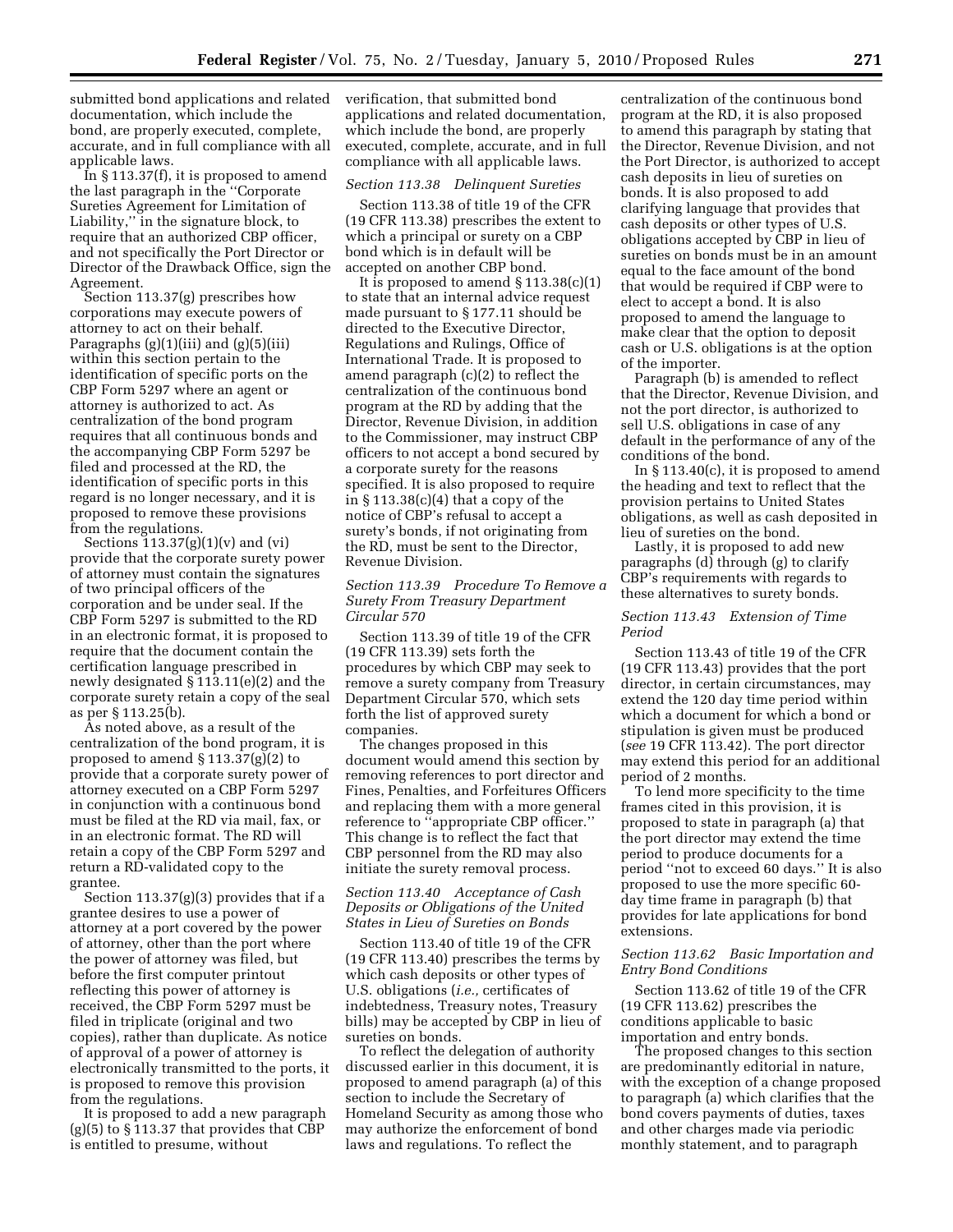(a)(3) which would remove the reference to port director and replace it with a reference to ''CBP'' to reflect the fact that pursuant to the consolidation of the bond program at the RD, most bonds will no longer be filed with the port director.

# *Section 113.64 International Carrier Bond Conditions*

Section 113.64 of title 19 of the CFR (19 CFR 113.64) pertains to international carrier bond conditions. Paragraph (a) describes a principal's and surety's agreement to pay penalties, duties, taxes, and other charges. The last sentence of paragraph (a) prescribes the penalties (liquidated damages) applicable to principals who fail to timely pay passenger processing fees to CBP.

In an effort to more clearly describe when an obligor will be subject to liquidated damages for failure to timely pay certain fees, it is proposed to restructure this section so as to create a new paragraph (b) that specifically addresses situations where an obligor must pay liquidated damages for failure to timely submit passenger user fees, railroad car processing fees, and express courier consignment fees. It is also proposed to clarify that this section applies not only to collected fees, but to fees that were required to be collected but not timely remitted to CBP.

# *Sections 133.21, 133.25, 133.42 Bonds Related to Allegations of Counterfeit Trademarks*

Sections 133.21, 133.25 and 133.42 concern bonds relating to allegations of counterfeit trademarks. It is proposed to amend these provisions to allow these bonds to be continuous bonds.

# **Executive Order 12866**

Executive Order 12866 requires Federal agencies to conduct economic analyses of significant regulatory actions as a means to improve regulatory decision making. Significant regulatory actions include those that may: ''(1) [h]ave an annual effect on the economy of \$100 million or more or adversely affect in a material way the economy, a sector of the economy, productivity, competition, jobs, the environment, public health or safety, or State, local, or Tribal governments or communities; (2) [c]reate a serious inconsistency or otherwise interfere with an action taken or planned by another agency; (3) [m]aterially alter the budgetary impact of entitlements, grants, user fees, or loan programs or the rights and obligations of recipients thereof; or (4) [r]aise novel legal or policy issues arising out of legal mandates, the President's priorities, or

the principles set forth in this Executive Order.'' These proposed amendments do not meet the criteria for a ''significant regulatory action'' as specified in Executive Order 12866.

# **Regulatory Flexibility Act**

The Regulatory Flexibility Act (5 U.S.C. 601 *et seq.*) requires Federal agencies to examine the impact a rule would have on small entities. A small entity may be: A small business (defined as any independently owned and operated business not dominant in its field that qualifies as a small business per the Small Business Act); a small notfor-profit organization; or a small governmental jurisdiction (locality with fewer than 50,000 people).

The entities affected by this proposed rule are importers and various other parties who file continuous bonds with CBP as required by CBP regulations. ''Importers'' are not defined as a ''major industry'' by the Small Business Administration (SBA) and do not have a unique North American Industry Classification System (NAICS) code; rather, virtually all industries classified by SBA include entities that import goods and services into the United States. Thus, entities affected by this proposed rule would likely consist of the broad range of large, medium, and small businesses operating under the customs laws and other laws that CBP administers and enforces. These entities include, but are not limited to, importers, brokers, and freight forwarders, as well as other businesses that conduct various activities under continuous bonds.

The proposed amendments, if adopted as final, would align regulations with current common practice and improve efficiency by explicitly requiring importers to file continuous bonds at the Revenue Division via mail, fax, or in an electronic format. The changes proposed in this document support CBP's bond program by ensuring an efficient and uniform approach to the approval, maintenance, and periodic review of continuous bonds. Additionally, the proposed changes update provisions to accommodate the use of information technology and modern business practices by removing requirements for signatures and seals on electronic submissions.

Because these amendments to the regulations affect such a wide-ranging group of entities involved in the importation of goods to the United States, the number of entities subject to this proposed rule would be considered ''substantial.'' It is not anticipated that there will be additional costs associated with filing continuous bonds with the Revenue Division instead of the local port, and many importers already file continuous bonds directly with the Revenue Division. Additionally, these changes to the regulations would confer a benefit to the entities as a result of the removal of the requirement for signatures and seals on electronic submissions. The effects of these amendments, however, would not rise to the level of being considered a ''significant'' economic impact. We welcome comments on this conclusion. If we do not receive any comments contradicting our findings, we may certify that this rule will not have a significant economic impact on a substantial number of small entities at the final rule stage.

### **Paperwork Reduction Act**

The collection of information contained in this proposed rulemaking was previously reviewed and approved by the Office of Management and Budget (OMB) in accordance with the requirements of the Paperwork Reduction Act of 1995 (44 U.S.C. 3507) under control number 1651–0050. There are no new collections of information proposed in this document.

#### **Signing Authority**

This document is being issued in accordance with 19 CFR 0.1(a)(1).

# **List of Subjects**

#### *19 CFR Part 101*

Administrative practice and procedure, Customs duties and inspections, Organization and functions (Government agencies).

# *19 CFR Part 113*

Bonds, Customs duties and inspection, Imports, Reporting and recordkeeping requirements, Surety bonds.

# *19 CFR Part 133*

Bonds, Copyrights, Counterfeit goods, Customs duties and inspection, Imports, Reporting and recordkeeping requirements, Restricted merchandise, Seizures and forfeitures.

# **Proposed Amendments to the Regulations**

For the reasons stated above, it is proposed to amend parts 101 and 113 of title 19 of the Code of Federal Regulations (19 CFR parts 101 and 113) as follows:

# **PART 101—GENERAL PROVISIONS**

1. The general authority citation for part 101 is revised to read as follows: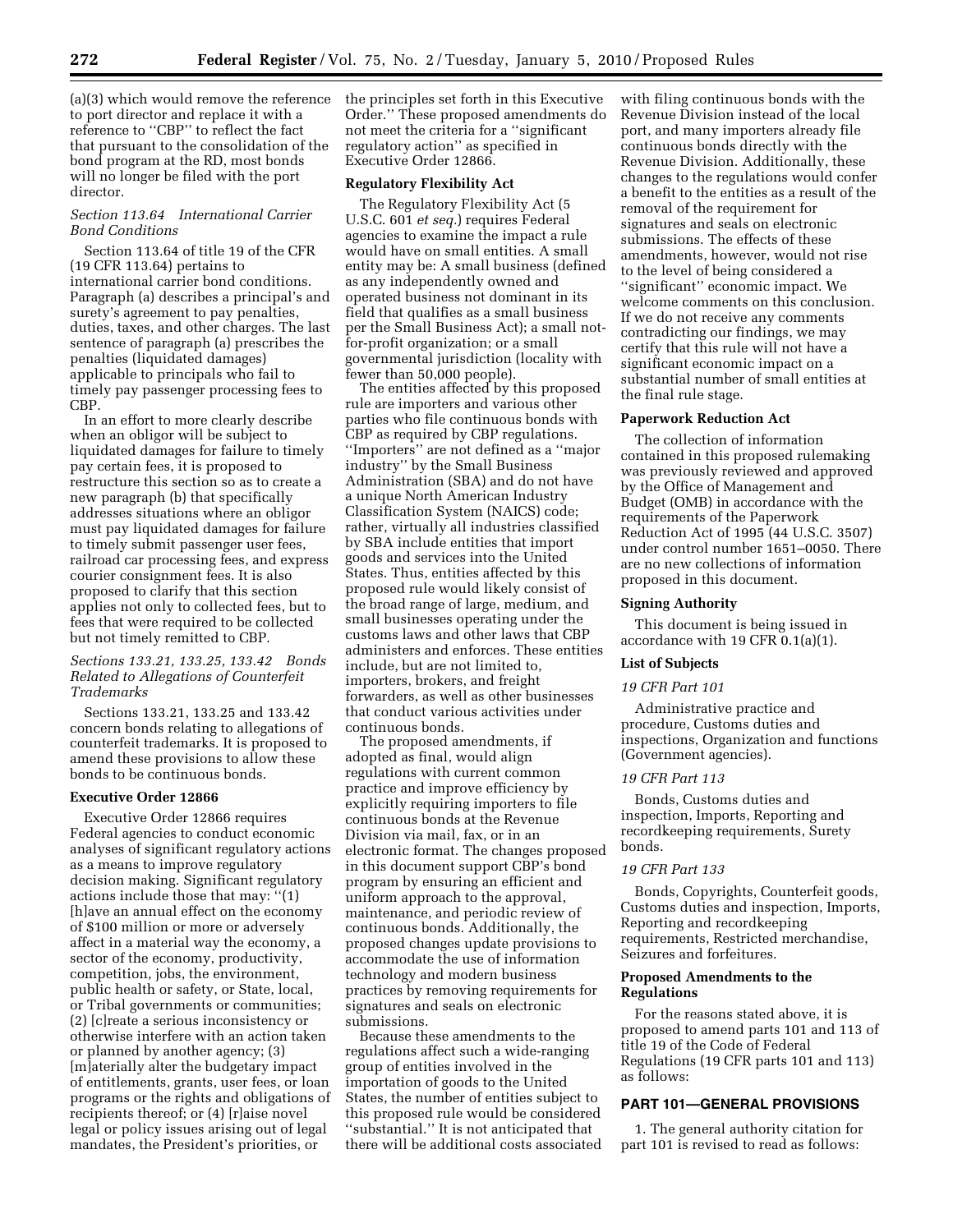**Authority:** 5 U.S.C. 301; 6 U.S.C. 101, *et seq.;* 19 U.S.C. 2, 66, 1202 (General Note 3(i), Harmonized Tariff Schedule of the United States), 1623, 1624, 1646a.

\* \* \* \* \* 2. Section 101.1 is amended by adding five new definitions, in alphabetical order, to read as follows:

# **§ 101.1 Definitions.**

\* \* \* \* \*

*CBP.* The term ''CBP'' means Customs and Border Protection.

*Commissioner or Commissioner of Customs.* The terms ''Commissioner'' or ''Commissioner of Customs'' mean Commissioner of Customs and Border Protection.

*Customs or Customs Service.* The terms ''Customs'' or ''Customs Service'' mean Customs and Border Protection.

*Customs Regulations or CBP Regulations.* The terms ''Customs Regulations'' or ''CBP Regulations'' mean Chapter 1 of title 19 of the Code of Federal Regulations (19 CFR Chapter 1).

\* \* \* \* \* *RD.* ''RD'' means Revenue Division, Office of Finance, Customs and Border Protection. \* \* \* \* \*

# **PART 113—CBP BONDS**

3. The general authority citation for part 113 is revised to read as follows:

**Authority:** 6 U.S.C. 101, *et seq.;* 19 U.S.C. 66, 1623, 1624.

\* \* \* \* \*

4. The part 113 heading is revised to read as set forth above.

# **§ 113.0 [Amended]**

5. Section 113.0 is amended by removing the word ''Customs'' and adding in its place the term ''CBP''.

6. Section 113.1 is revised to read as follows:

### **§ 113.1 Authority to require security or execution of bond.**

Where a bond or other security is not specifically required by law or regulation, the Commissioner of CBP, pursuant to DHS Delegation Number 7010.3, or any successive order, may by specific instruction require, or authorize the Director, Revenue Division or the port director to require, such bonds or other security considered necessary for the protection of the revenue or to assure compliance with any pertinent law, regulation, or instruction.

7. In § 113.2:

a. The heading text is amended by removing the word ''Customs'' and adding in its place the term ''CBP'';

b. The introductory text is amended by removing the word ''Customs'' and adding in its place the term ''CBP'';

c. Paragraph (c) is amended by removing the word ''shall'' and adding in its place the word ''will'', and by adding the word ''as'' before the word ''he''; and

d. In paragraph (d), the first sentence is amended by removing the word ''entry'' and adding in its place the word ''transaction''; the second sentence is amended by removing the word ''shall'' and adding in its place the word ''will''; and the third sentence is amended by removing the word ''Customs'' and adding in its place the term ''CBP''.

8. Section 113.4 is amended by revising paragraph (a) and amending paragraph (b) by removing the words ''Customs laws or regulations'' and adding in their place the words

''customs laws or CBP regulations''. The revision of § 113.4(a) reads as follows:

# **§ 113.4 Bonds and carnets.**

(a) *Bonds.* All bonds required to be given under the customs laws or CBP regulations will be known as CBP bonds.

\* \* \* \* \* 9. Section 113.11 is revised to read as follows:

### **§ 113.11 Bond application.**

Each person who is required by law, regulation, or specific instruction to post a bond to secure a single or continuous (multiple) CBP transaction must submit a bond application in addition to the CBP Form 301, as follows:

(a) *Single transaction bond application.* A port director may require a person who will be engaged in a single customs transaction to file a written bond application. The application for a single transaction bond may be in the form of a letter. The application must contain the information set forth in paragraph (c) of this section, where applicable, and must be filed at the port where the transaction will occur. When the proper bond in a sufficient amount is filed with the entry summary or with the entry, or when the entry summary is filed at the time of entry, an application will not be required.

(b) *Continuous bond application.* To secure continuous (multiple) transactions, a bond application containing the applicable information set forth in paragraph (c) of this section must be submitted to the CBP Revenue Division (RD). The application may be in the form of a letter, and must be submitted to the RD via mail, fax, or in an electronic format (as prescribed by

CBP) to the addresses/fax number listed on the CBP Internet Web site located at *http://www.cbp.gov* (*see* direct link to CBP bond program directives).

(c) *Required bond application information.* (1) Applications for both the single and continuous transaction bonds described in paragraphs (a) and (b) of this section must contain the following information numerically identified in the following order:

(i) Importer name; (ii) Importer number;

(iii) Importer's physical address;

(iv) Name, number, and address of any co-principals or unincorporated divisions/trade names that will use this bond (if applicable);

(v) Description of the nature of the relationship between principal, coprincipals, or unincorporated divisions/ trade names that will use this bond (if applicable);

(vi) A listing of any other importer numbers or bond numbers associated with the principal and all co-principals or unincorporated divisions/trade names;

(vii) A description of the merchandise to be entered, including country of origin designations and applicable Harmonized Tariff Schedule of the United States (HTSUS) numbers;

(viii) A description of the merchandise to be imported during the subsequent 12 months (if applicable), including country of origin designations and applicable HTSUS numbers. This will include imports of all the business entities that will be listed on the bond. If it is anticipated that the nature of the merchandise to be imported will change in any material respect during the subsequent 12 months, the change must be identified;

(ix) For continuous bonds, the total entered value and total amount of all duties, taxes, and fees paid to CBP for the previous 12 months, plus the total estimated entered value and total estimated amount of all duties, taxes, and fees that will be paid to CBP during the subsequent 12 months. The total amount of duties, taxes and fees is the amount that would have been required to be deposited had the merchandise been entered for consumption even though some or all of the merchandise may have been entered under bond. If no imports were made during the 12 months prior to the application, the application letter should indicate ''zero'' and provide a statement of all duties, taxes, and fees it is estimated will accrue on all importations during the subsequent 12 months. If it is anticipated that the value of the merchandise to be imported will change in any material respect during the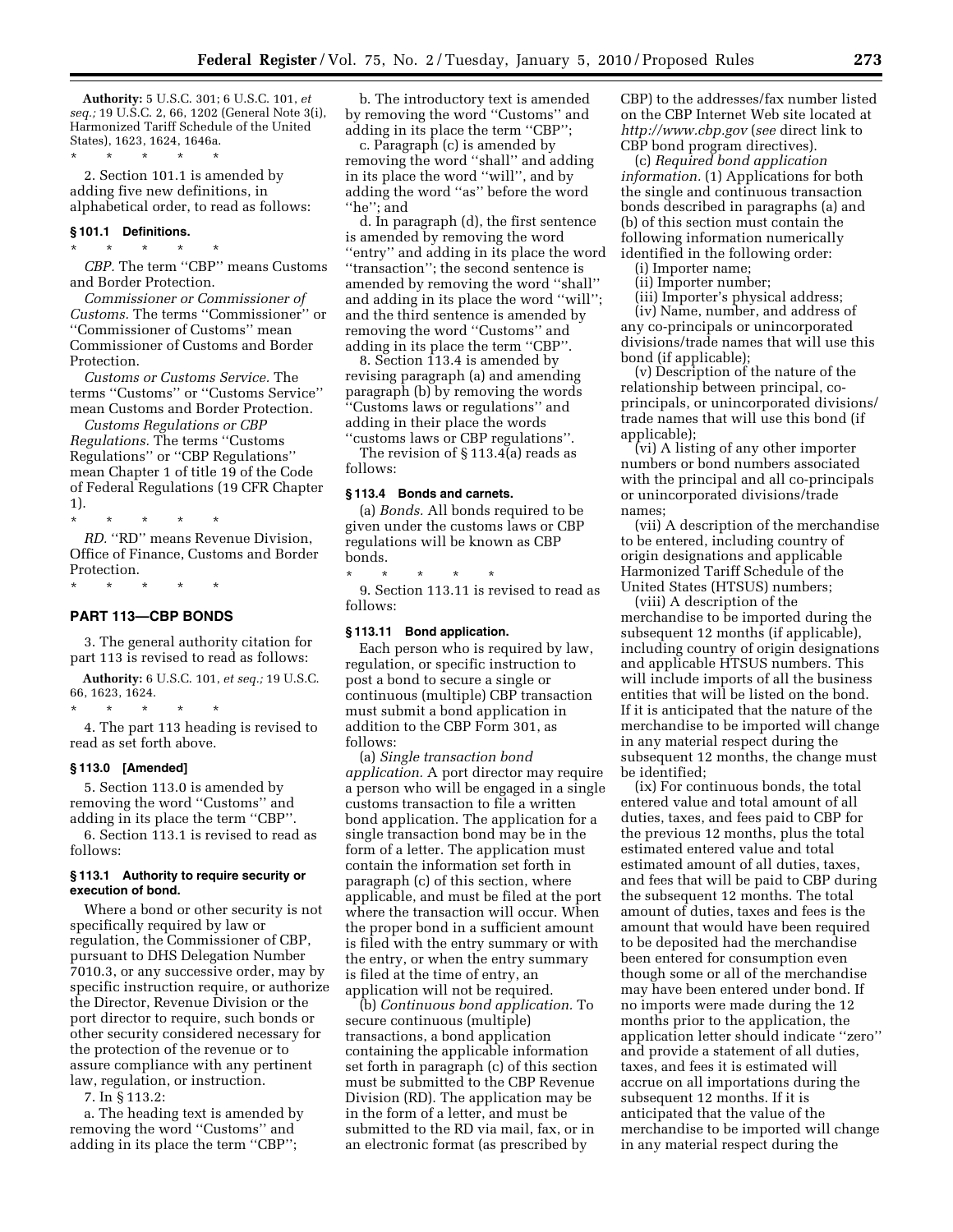subsequent 12 months, the change must be identified. These estimations will include the import activity of all business entities that will be listed on the bond;

(x) The type of bond applied for, including the proposed bond amount, activity code, and effective date;

(xi) The printed name, title, phone, and fax numbers of a company officer or attorney-in-fact signing on behalf of principal;

(xii) A certification statement (*see*  paragraph (e) of this section); and

(xiii) Signature of applicant and date. Electronic applications that contain the certification statement prescribed in paragraph (e)(2) of this section will be considered legally binding to the same extent as if signed and submitted under seal.

(2) In addition to the data elements set forth in paragraph (c)(1) of this section, CBP may require the bond applicant to submit additional information as is deemed necessary for CBP to evaluate the application. Such information may be commodity-specific or companyspecific.

(d) *Application updates.* If CBP approves a bond based upon the application, the principal on the bond must submit a new application to the issuing office (to the CBP Revenue Division in the case of continuous bonds) containing an update of the information required by paragraph (c) of this section whenever there is a material change in such information.

(e) *Signature and Certification*—(1) *Paper bonds.* Paper bonds must be signed by the applicant, affixed with the corporate seal where required (*see*  § 113.33), and contain the following certification:

I, \_\_\_\_\_\_\_\_, certify that the factual<br>information contained in this submission is true and accurate, that the corporate seal (if applicable) complies with § 113.25 of this chapter, and any information provided that is based upon estimates is based upon the best information available on the date of this document.

(2) *Bonds submitted in an electronic format.* Bond applications submitted in an electronic format must contain the following certification and are legally binding to the same extent as if signed and submitted under seal:

I, \_\_\_\_\_\_\_\_, certify that the factual<br>information contained in this submission is true and accurate and any information provided which is based upon estimates is based upon the best information available on the date of this document. I also certify that<br>I am acting under authority of I am acting under authority of \_\_\_\_\_\_\_\_<br>corporation and this certification constitutes evidence of the corporate seal and complies with § 113.25 of this chapter.

(3) *Presumption of proper execution.*  CBP is entitled to presume, without verification, that submitted bond applications and related documentation, which include the bond, are properly executed, complete, accurate, and in full compliance with all applicable laws.

10. Section 113.12 is revised to read as follows:

# **§ 113.12 Bond approval.**

(a) *Single transaction bonds.* The director of the CBP port where a single transaction bond is filed will approve a bond that is in proper form and that provides adequate security for the transaction. CBP is entitled to presume, without verification, that submitted bond applications and related documentation, which include the bond, are properly executed, complete, accurate, and in full compliance with all applicable laws.

(b) *Continuous bonds.* Continuous bonds must be filed with the Revenue Division (RD). The RD bond team will determine whether the continuous bond is in proper form and provides adequate security. CBP is entitled to presume, without verification, that submitted bond applications and related documentation, which include the bond, are properly executed, complete, accurate, and in full compliance with all applicable laws. If approved, the RD will notify the filer, surety, and principal by issuing a CBP-assigned bond number. Only one continuous bond for a particular activity will be authorized for each principal.

(c) *Previously approved bond.* CBP may refuse to accept any new obligations under a previously approved bond that requires modification, including where the principal or surety has failed to comply with § 113.11(d) or § 113.24(d), or where the principal has failed to deposit the required financial instruments as described in § 113.40(a) for cash-in-lieu of surety bonds.

### 11. In § 113.13:

a. The first sentence in paragraph (a) is amended by removing the words ''Customs bond shall'' and adding in their place the words ''CBP bond must'', and the second and third sentences in paragraph (a) are amended by removing the word ''shall'' each place that it appears and adding the word ''will'';

b. The introductory text of paragraph (b) is amended by removing the words ''the port director or drawback office in the case of a bond relating to repayment of erroneous drawback payment (*see*  § 113.11) should at least" and adding in their place the words ''CBP will''; paragraph (b)(2) is revised; and paragraph (b)(4) is amended by

removing the word ''Customs'' and adding in its place the term ''CBP'';

c. Paragraph (c) is revised; and

d. Paragraph (d) is amended by removing the words ''a port director or drawback office'' and adding in their place the term ''CBP''; by removing the word ''Customs'' and adding in its place the words ''all applicable''; and by removing the words ''he shall'' and adding in their place the words ''CBP may immediately''.

The revision of § 113.13(b)(2) and (c) reads as follows:

# **§ 113.13 Amount of bond.**

- $\star$   $\star$   $\star$
- (b) \* \* \*

(2) The prior record of the principal in complying with CBP demands for redelivery, the obligation to hold unexamined merchandise intact, and other requirements relating to enforcement and administration of customs and other laws and CBP regulations;

\* \* \* \* \* (c) *Periodic review of bond sufficiency.* CBP will periodically review each bond on file to determine whether the bond is adequate to protect the revenue and ensure compliance with applicable law and regulations. If CBP determines that a bond is inadequate, the principal will be promptly notified in writing. Additional securities for any and all of the principal's transactions may be required until the deficiency is remedied.

\* \* \* \* \* 12. Section 113.14 is revised to read as follows:

# **§ 113.14 Approved form of bond inadequate.**

If CBP determines that none of the conditions contained in subpart G of this part is applicable to a transaction sought to be secured, the Director, Revenue Division or, in the case of a single transaction bond, the port director, will draft conditions that cover the transaction. Before execution of the bond, the conditions must be submitted to Headquarters, Attention: Executive Director, Regulations and Rulings, Office of International Trade, for approval.

13. In § 113.15:

a. The first sentence is revised; and b. The second and third sentences are amended by removing the word ''shall'' each place that it appears and adding the word ''will''.

The revision reads as follows:

#### **§ 113.15 Retention of approved bonds.**

Except for bonds containing the agreement to pay court costs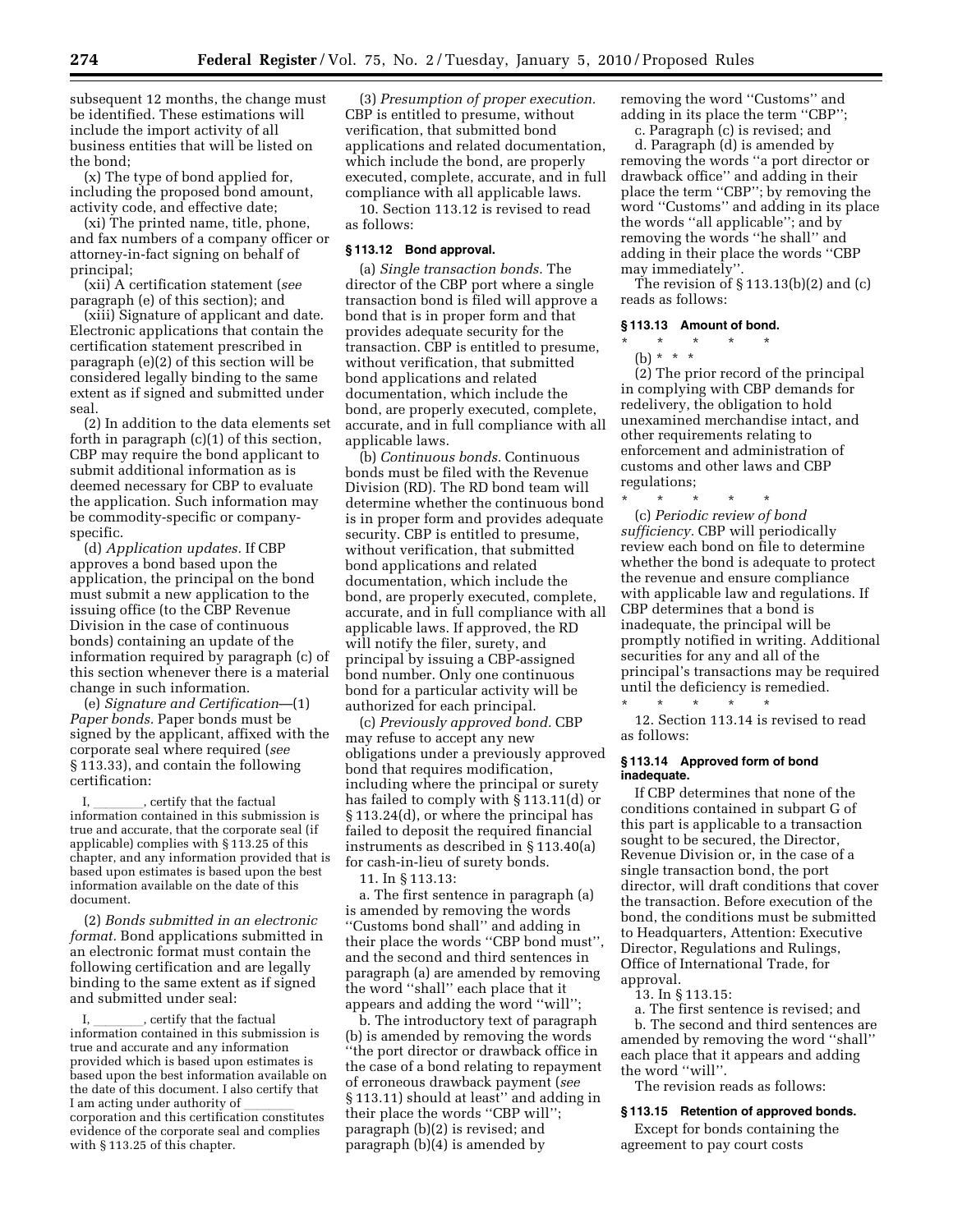(condemned goods—*see* § 113.72), single transaction bonds that are approved by the port director will remain on file at the port office and approved continuous bonds (including bonds relating to repayment of erroneous drawback payments containing the conditions set forth in § 113.65) will remain on file at the RD. \* \* \*

14. In § 113.21:

a. Paragraph (a)(1) is revised;

b. Paragraphs (b) and (c) are amended by removing the word ''shall'' each place that it appears and adding the word ''must'';

c. Paragraph (d) is amended by removing the word ''shall'' and adding in its place the word ''may''; and

d. Paragraph (e) is revised.

The revision of § 113.21(a)(1) and (e) reads as follows:

# **§ 113.21 Information required on the bond.**

(a)(1) *Identification of principal, coprincipal, and sureties.* The names of the principal, co-principal, and sureties, and their respective places of residence, must appear in the bond. In the case of a corporate principal, co-principal or surety, its legal designation and the address of its principal place of business must appear.

\* \* \* \* \* (e) *Presumption of proper execution.*  CBP is entitled to presume, without verification, that submitted bond applications and related documentation, which include the bond, are properly executed, complete, accurate, and in full compliance with all applicable laws.

### **§ 113.22 [Removed and Reserved]**

15. Section 113.22 is removed and reserved.

16. In § 113.23:

a. The heading and text of paragraph (a)(2) are amended by removing the words ''or erasures'';

b. Paragraph (b) is amended by removing the word ''erasures,'' and by removing the word ''shall'' and adding in its place the word ''must''; and

c. Paragraphs (c) and (d) are revised. The revisions of § 113.23(c) and (d) read as follows:

### **§ 113.23 Changes made on the bond.**

\* \* \* \* \*

(c) *After signing, prior to approval.* If minor alterations, other than modifications or interlineations (*i.e.,*  changes that go to the substance of the bond), are made to the bond after it is signed, but prior to its approval by CBP, the consent of all the parties must be indicated on the bond. When a modification or interlineation is desired, the existing bond will be cancelled and a new bond will be executed.

(d) *After approval.* Except in cases where a change in the bond is expressly authorized by regulations or instructions from the Commissioner of CBP, CBP will not permit a change as defined in paragraph (a) of this section after the bond has been approved. When changes are desired, the existing bond will be cancelled and a new bond is required which, when approved, will supersede the cancelled bond.

17. Section 113.24 is revised to read as follows:

# **§ 113.24 Riders.**

(a) *Types of riders.* The Revenue Division (RD) may accept bond riders,including the following types:

(1) *Name change of principal/trade name/unincorporated division.* A bond rider to change the name of a principal/ trade name/unincorporated division on a bond may be used only when the change in name does not change the legal identity or status of the entity. If a new corporation is created as a result of a merger, reorganization or similar action, a bond rider cannot be used and a new bond will be required.

(2) *Address change.* A bond rider may be used to change the address on a bond.

(3) *Addition and deletion of trade names and unincorporated divisions of a corporate principal.* A bond rider may be used to add to or delete from a bond trade names and the names of unincorporated divisions of a corporate principal that do not have a separate and distinct legal status.

(b) *Where filed.* A bond rider must be filed at the RD.

(c) *Attachment of rider and, where applicable, CBP Form 5106 to bond.* All riders expressly authorized by the Commissioner of CBP must be filed with the related bond and must reference the related bond's CBP-issued bond number. Where applicable, a completed CBP Form 5106 must be submitted with the bond rider.

(d) *Failure to provide rider.* CBP may refuse to accept any new conditions under a previously approved bond where a rider that is expressly authorized by the Commissioner of CBP has not been submitted to CBP.

(e) *Format of rider.* A rider submitted to the RD on paper must be signed by both the principal (including all coprincipals) and surety, sealed, executed, include a certificate as to corporate principal, if applicable, and otherwise comply with the requirements of this part. A rider submitted to the RD in an electronic format must contain the certification set forth in § 113.11(e)(2) and the filer must retain a copy of the seal as per § 113.25(b). CBP is entitled

to presume, without verification, that submitted riders are properly executed, complete, accurate, and in full compliance with all applicable laws. A rider must contain one or more of the following formats, as applicable:

(1) *Name change of principal/trade name/ unincorporated division.* 

By this rider to CBP Form 301 (or other form as designated by regulation), \_\_\_\_\_\_\_ (bond number), executed on \_\_\_\_\_\_\_ (date), by number), executed on \_\_\_\_\_\_ (date), by<br>former name), as principal

(former name), as principal<br>limporter number), the llll (importer number), the llll (new name), hereby certifies that it is the same entity formerly known as \_\_\_\_\_\_\_\_\_<br>(former name), and the principal and surety agree that they are responsible for any act secured by this bond done under the aforementioned new name of the principal/ trade name/unincorporated division. This rider is effective on (date).

(2) *Address change.* 

By this rider to CBP Form 301 (or other form as designated by regulation),  $\frac{1}{\text{(date)}}$  (bond number), executed on

 $(name of principal/trade name)$ llll (name of principal/trade name/ unincorporated division), as principal,

 $\frac{1}{\text{(surety's name and code), as surely, which is}}$ effective on \_\_\_\_\_\_\_ (date), the principal,<br>surety, or both, intend that the bond be amended to show \_\_\_\_\_\_\_ (new address) as<br>their address. The principal, surety, or both, as may be appropriate, agree to be bound as though this bond has been executed with the new address shown.

(3) *Addition or deletion of trade names and unincorporated divisions of a corporate official—(i) Addition rider.* 

By this rider to CBP Form 301 (or other form as designated by regulation),  $\frac{\ }{\ }$  (bond number), executed on (date), bynumber), executed on \_\_\_\_\_\_\_ (date), by<br>frame of principal/co-principal/

 $\frac{1}{\text{trade name (unincornored division)}}$ trade name/unincorporated division), as principal <u>lead</u> (importer number), and<br>surety's name and code), as suret  $\frac{1}{\text{which is effective on}}$  (surety's name and code), as surety, which is effective on \_\_\_\_\_\_\_ (date), the<br>principal, co-principal and surety agree that the below listed names are unincorporated units of the principal or are trade or business names used by the principal in its business and that this bond covers its business and that this bond covers any act done in those names to the same extent as though done in the name of the principal. The principal and surety agree that any such act will be considered to be the act of the principal.

(ii) *Deletion rider.* 

By this rider to CBP Form 301 (or other form as designated by regulation),  $\frac{1}{\text{(date)}}$  (bond number), executed on number), executed on \_\_\_\_\_\_ (date), by<br>frame of principal/trade name/

 $\frac{1}{\text{mincornorated division}}$  as principal/trade name/ unincorporated division), as principal

(importer number), and<br>(surety's name and code), as surety, which is effective on \_\_\_\_\_\_\_ (date), the principal and<br>surety agree that the below listed names of unincorporated units of the principal or trade or business names used by the principal in its business are deleted from the bond effective upon the date of approval of the rider by the appropriate CBP official.

18. Section 113.25 is revised to read as follows: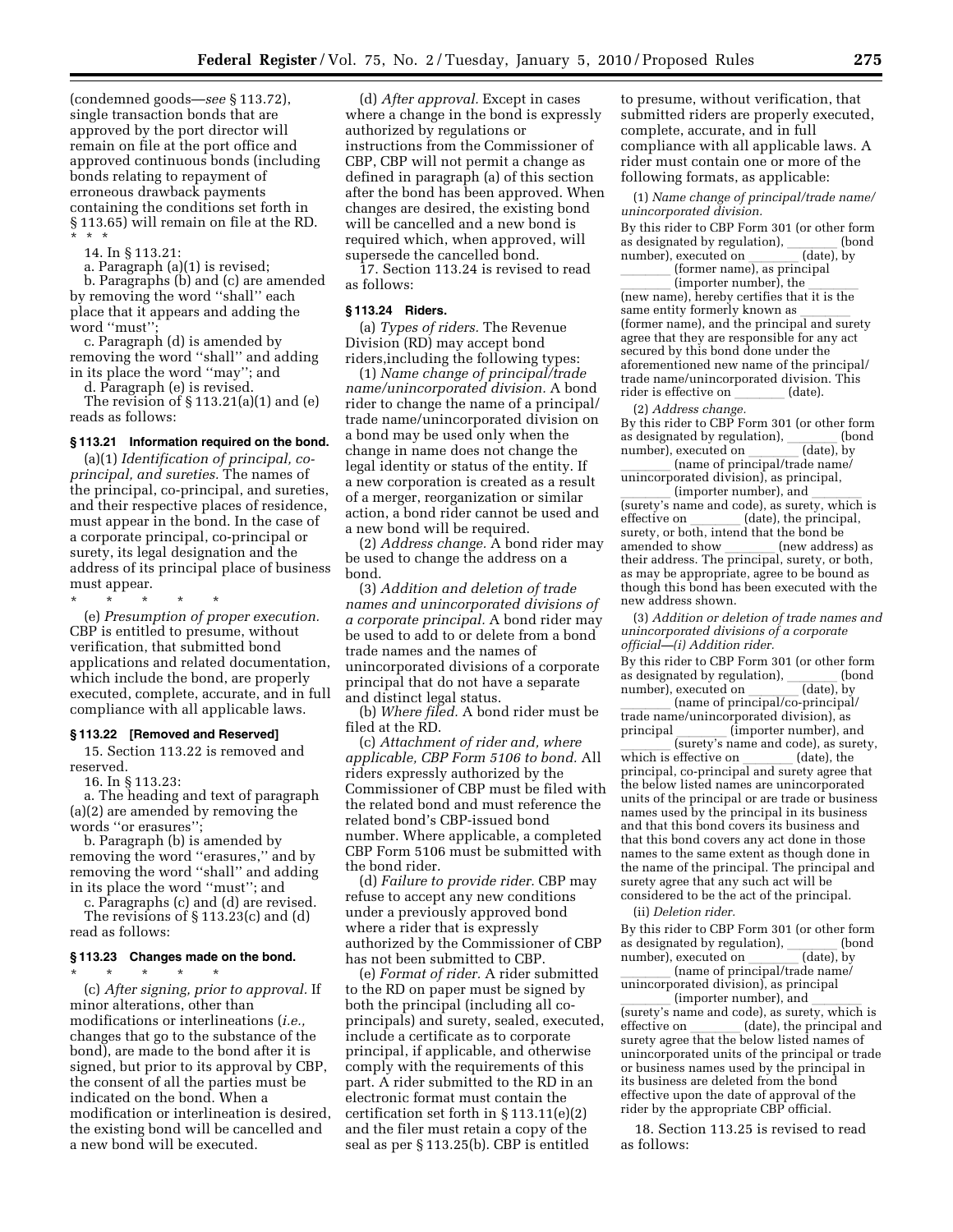#### **§ 113.25 Seals.**

(a) *Paper bonds.* When a seal is required, the seal must be affixed adjoining the signatures of the principal and corporate surety, and the corporate seal must be affixed close to the signatures of persons signing on behalf of a corporation. Bonds must be under seal in accordance with the law of the State in which executed. When the charter or governing statute of a corporation requires its acts to be evidenced by its corporate seal, such seal is required.

(b) *Bonds submitted electronically.*  Continuous bonds submitted in an electronic format do not have to be affixed with a seal; however, electronic bonds must include the certification language required by § 113.11(e)(2) which states that the applicant is acting under authority of the [named] corporation and the certification constitutes legally binding evidence of the corporate seal. Additionally, where either the law of the State in which the bond is executed or the CBP regulations require a seal, the party executing the electronic bond must retain a copy of the paper seal and make such seal available to CBP for inspection upon request.

(c) *Presumption of proper execution.*  CBP is entitled to presume, without verification, that submitted bond applications and related documentation, which include the bond, are properly executed, complete, accurate, and in full compliance with all applicable laws.

19. In § 113.26:

a. Paragraph (a) is amended by removing the word ''Bonds'' and adding in its place the words ''Continuous bonds''; removing the number ''30'' and adding in its place ''60'', and; removing the word ''Customs'' and adding in its place the term ''CBP'';

b. Paragraph (b) is amended by removing the words ''Customs Bond, Customs'' and adding in their place the term ''CBP'';

c. Paragraph (c) is amended by removing the words ''Customs Bond, Customs'' and adding in their place the term ''CBP''; and

d. Paragraph (e) is revised.

The revision to § 113.26(e) reads as follows:

#### **§ 113.26 Effective dates of bonds and riders.**

(e) *Rider to delete trade names and unincorporated divisions of a corporate principal.* A rider to delete trade names and unincorporated divisions of a corporate principal is effective on the effective date identified on the rider if the date is at least 15 days after the date CBP receives the rider. If the rider is not

received 15 days before the identified effective date or no effective date is identified on the rider, it will be effective on the close of business of the fifteenth business day after it is received by CBP.

20. Section 113.27 is revised to read as follows:

# **§ 113.27 Effective dates of termination of bond.**

(a) *Termination by principal/coprincipal.* A written request by a principal or co-principal to terminate a continuous bond must be addressed to the Revenue Division (RD) and must state the date the termination will take effect. Once the RD has received a valid bond termination request, the termination cannot be withdrawn. The termination will take effect on the date requested if that date is at least 15 business days after the date the request is received by CBP. Where the requested date of termination is less than 15 business days from the date CBP received the request, or where no termination date has been requested, the termination will take effect on the close of business on the fifteenth business day after the request is received by CBP.

(b) *Termination by surety.* A surety may, with or without the consent of the principal, terminate a CBP bond on which it is obligated. Written notice of the termination must be sent to the principal and the RD and must state the date the termination will take effect. Once the RD has received a valid bond termination request, the termination cannot be withdrawn. The termination will take effect on the date requested if that date is at least 15 business days after the date the notice is received by CBP. Where the requested date of termination is less than 15 business days from the date CBP received the notice, or where no termination date has been requested, the termination will take effect on the close of business on the fifteenth business day after the notice is received by CBP.

(c) *Effect of termination.* (1) After a bond is terminated, no new CBP transactions will be charged against the bond. A new bond in an appropriate amount on CBP Form 301 (or other form as designated by regulation), containing the appropriate bond conditions set forth in subpart G of this part, must be filed before further CBP activity may be transacted.

(2) Notwithstanding the above, when a principal intends to continue to engage in the same activity as that secured by a bond to be terminated pursuant to this section, and the principal has submitted a replacement bond to secure that continued activity,

no termination requested by a principal or surety will take effect or be effective until CBP has reviewed and approved the replacement bond.

# **§ 113.32 [Amended]**

21. In § 113.32:

a. New introductory text is added to read as follows, ''A partnership, including a limited partnership, means any business association recognized as such under the laws of the State where the association is organized.'';

b. Paragraph (a) is removed;

c. Existing paragraph (b) is redesignated as paragraph (a) and is amended by removing the word ''shall'' and adding in its place the word ''must''; and

d. Existing paragraph (c) is redesignated as paragraph (b) and is amended, in the first sentence, by removing the word ''shall '' and adding in its place the word ''will'', and by removing the second sentence.

22. Section 113.33 is amended by: a. Revising the heading and paragraphs (a), (b), and (c);

b. In paragraph (d), removing the words ''port director'' and adding in their place the term ''RD'', and removing the word ''shall'' each place that it appears and adding the word ''must''; and

c. In paragraph (e), removing the words ''shall be'' and adding in their place the word ''are''.

The revisions to § 113.33 read as follows:

# **§ 113.33 Corporations (including Limited Liability Corporations) as principals.**

(a) *Name of corporation (including Limited Liability Corporation (LLC)) on bond.* The name of a corporation or LLC executing a CBP bond as a principal must be indicated on the bond.

(b) *Signature and seal of corporation (including Limited Liability Corporation (LLC)) on the bond.* Where the bond of a corporate or LLC principal is submitted to CBP on paper, it must be signed by an authorized officer or attorney of the corporation or LLC and the seal must be affixed immediately adjoining the signature of the person executing the bond, as provided for in § 113.25(a). Where the continuous bond of a corporate or LLC principal is submitted to the RD in an electronic format, the bond must contain the certification language set forth in § 113.11(e)(2) and, where applicable, the party executing the bond must retain a copy of the paper seal in accordance with § 113.25(b). CBP is entitled to presume, without verification, that submitted bond applications and related documentation, which include the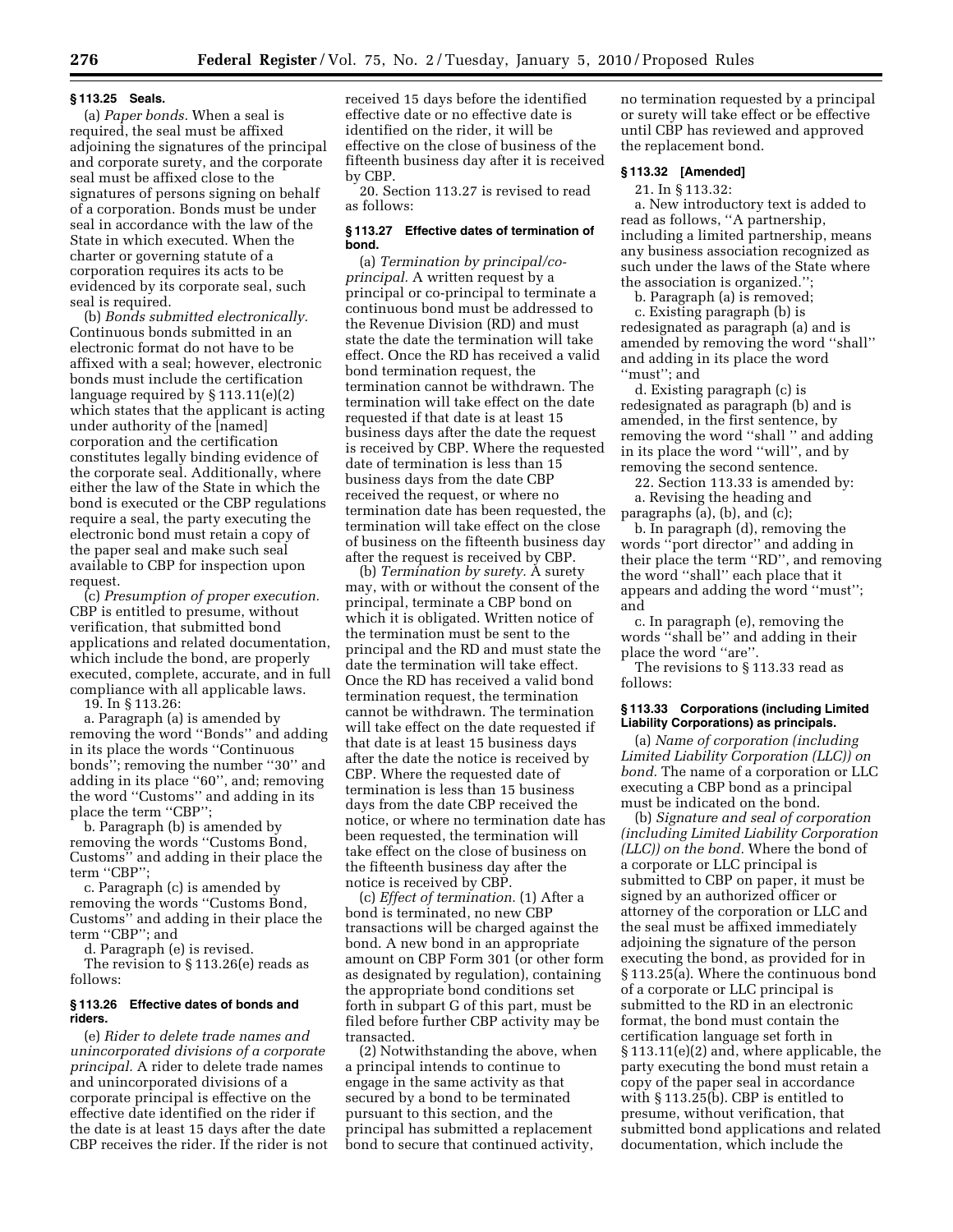bond, are properly executed, complete, accurate, and in full compliance with all applicable laws.

(c) *Bond executed by an officer of corporation (including Limited Liability Corporation (LLC)).* When a bond is executed by an officer of a corporation or LLC, the officer's signature constitutes *prima facie* evidence of that officer's authority to bind the corporation or LLC. CBP is entitled to presume, without verification, that submitted bond applications and related documentation, which include the bond, are properly executed, complete, accurate, and in full compliance with all applicable laws.

\* \* \* \* \*

# **§ 113.34 [Amended]**

23. Section 113.34 is amended by removing the word ''shall'' in the second sentence and adding in its place the word ''may''.

24. Section 113.35 is revised to read as follows:

#### **§ 113.35 Individual sureties.**

(a) *Number required.* If individuals sign as sureties, there must be two sureties on the bond unless CBP is satisfied that one surety is sufficient to protect the revenue and insure compliance with the law and regulations.

(b) *Qualifications to act as surety*— (1) *Residency and citizenship.* Each individual surety on a CBP bond must be both a resident and citizen of the United States.

(2) *Granting of power of attorney.* Any individual, unless prohibited by law, may grant a power of attorney to sign as surety on CBP bonds. Unless the power is unlimited, all persons to whom the power relates must be named.

(3) *Property requirements.* For both single transaction and continuous bonds, each individual surety must have property available as security within the customs territory of the United States. The current market value of the property less any encumbrance must be equal to or greater than the amount of the bond. If one individual surety is accepted, the individual surety must have property the value of which, less any encumbrance, is equal to or greater than twice the amount of the bond.

(c) *Oath and evidence of solvency.*  Before being accepted as a surety, theindividual must:

(1) Take an oath on CBP Form 3579, setting forth:

(i) The amount of assets over and above all debts and liabilities and such exemptions as may be allowed by law; and

(ii) The general description and location of one or more pieces of real estate owned within the customs territory of the United States, and the value thereof less any encumbrance.

(2) Produce such evidence of solvency and financial responsibility as CBP may require.

(d) *Determination of financial responsibility.* An individual surety will not be accepted on a bond until CBP is satisfied as to the financial responsibility of the individual. CBP may request Immigration and Customs Enforcement (ICE) to conduct an immediate investigation to verify a surety's financial responsibility.

(e) *Continuancy of financial responsibility.* In order to follow the continued solvency and financial responsibility of individual sureties, CBP will require a new oath and determine the financial responsibility of each individual surety as prescribed in paragraphs (c) and (d) of this section at least once every 6 months, and more often if deemed advisable.

### **§ 113.36 [Amended]**

25. Section 113.36 is amended by removing the word ''shall'' and adding in its place the word ''will''.

26. In § 113.37:

a. The second sentence in paragraph (a) is amended by removing the word ''Customs'' and adding in its place the term ''CBP''; by removing the word ''shall'' where it appears after the word ''corporation'' and adding in its place the word ''will''; and by removing the words ''shall be for a greater amount than'' and adding in their place the words ''may exceed'';

b. Paragraph (b) is revised;

c. Paragraph (c) is revised;

d. Paragraph (d) is amended by removing the word ''shall'' and adding in its place the word ''must'';

e. Paragraph (e) is revised;

f. Paragraph (f) is amended: by removing the word ''shall'' and adding in its place the word ''must''; by removing the words ''Bureau of Government Financial Operations'' and adding in their place the words, ''Financial Management Service''; by removing in the last paragraph of the ''Corporate Sureties Agreement for Limitation of Liability'' set forth under paragraph (f) the number "19\_" and adding in its place "20\_"; and by removing in the signature block the words ''Port Director (Drawback Office)'' and adding in their place the words ''Authorized CBP officer''; and

g. Paragraph (g) is revised.

The revisions of § 113.37 read as follows:

#### **§ 113.37 Corporate sureties.**

\* \* \* \* \*

(b) *Name of corporation on the bond.*  The name of a corporation executing a CBP bond as a surety must be indicated on the bond.

(c) *Name of agent or attorney on the bond.* The full name of the agent or attorney acting for a corporate surety, as it appears on the bond, must be indicated on the bond.

\* \* \* \* \* (e) *Signature and seal of the corporation on the bond.* Except where submitted in an electronic format, a bond executed by a corporate surety must be signed by an authorized officer or attorney of the corporation and the corporate seal must be affixed immediately adjoining the signature of the person executing the bond, as provided in § 113.25(a). Where a corporate surety submits a bond to the RD in an electronic format, the bond must contain the certification language prescribed by § 113.11(e)(2) and the corporate surety must retain a copy of the seal in accordance with § 113.25(b). CBP is entitled to presume, without verification, that submitted bond applications and related documentation, which include the bond, are properly executed, complete, accurate, and in full compliance with all applicable laws. \* \* \* \* \*

(g) *Power of attorney for the agent or attorney of the surety.* Corporations may execute powers of attorney to act on their behalf in the following manner:

(1) *Execution and contents.* The corporate surety power of attorney must be executed on CBP Form 5297 and must contain the following information:

(i) Corporate surety name and number;

(ii) Name, address and Social Security number of agent or attorney;

(iii) Date of execution of power of attorney;

(iv) Seal of the corporate surety, either affixed to the CBP Form 5297 or, if submitted in an electronic format, the corporate surety must retain a copy of the seal in accordance with § 113.25(b).

(v) Signature of any two principal officers of corporation or, where the corporate surety power of attorney is submitted in an electronic format, the principal officers must submit the certification language prescribed in § 113.11(e)(2); and

(vi) Dollar amount of authorization. (2) *Filing.* A corporate surety power of attorney executed on CBP Form 5297 must be filed at the RD via mail, fax, or in an electronic format pursuant to the terms prescribed by CBP (*see* the CBP Internet Web site located at *http://*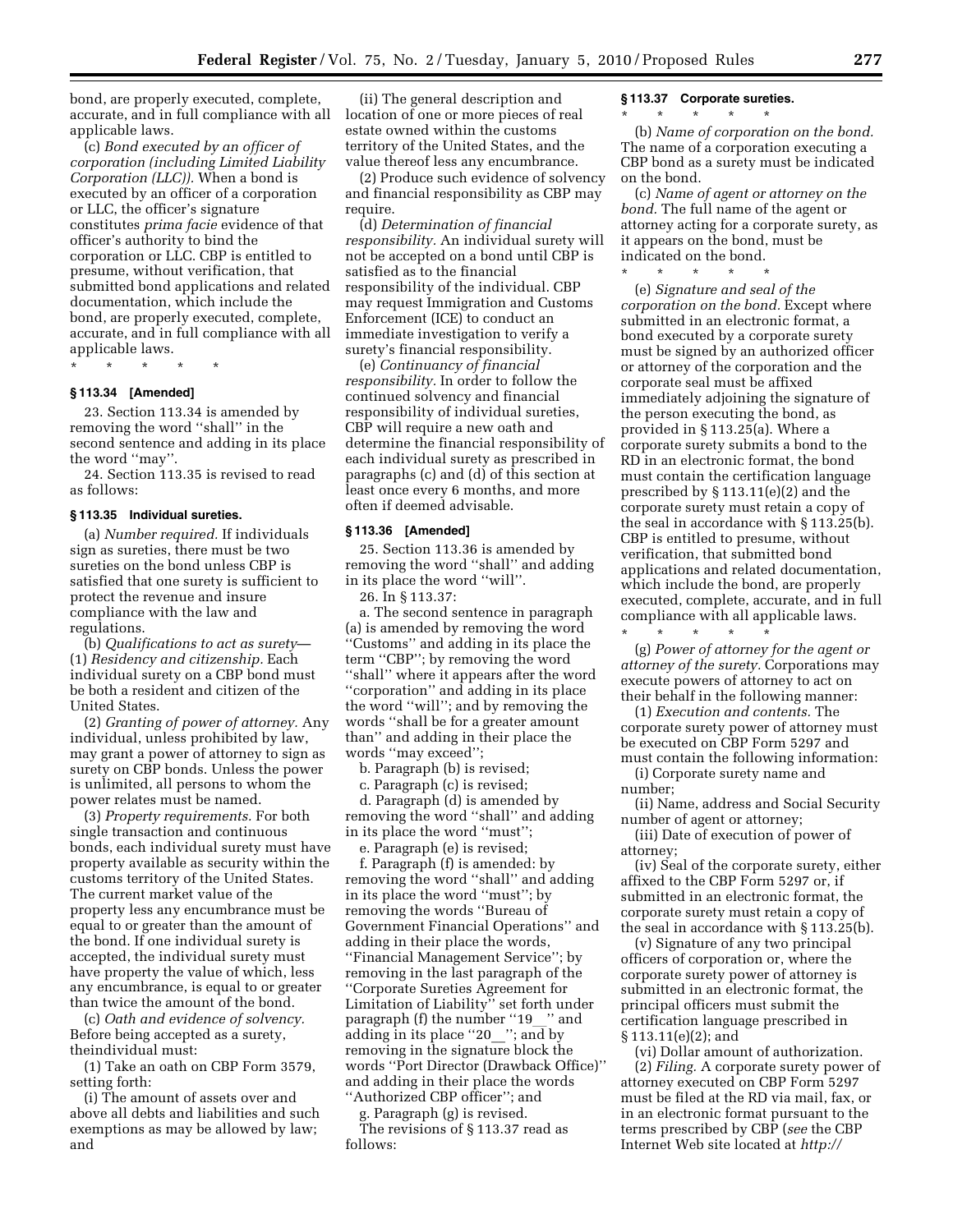*www.cbp.gov.*) The RD will retain a copy of the original CBP Form 5297 and return a validated copy to the grantee.

(3) *Term and revocation.* Corporate surety powers of attorney will continue in force and effect until revoked. Any surety desiring that a designated agent or attorney be divested of a power of attorney must execute a revocation on CBP Form 5297 and submit this form to the RD. The revocation will take effect on the close of business on the date requested provided the CBP Form 5297 is received at least 5 business days before the date requested; otherwise, the revocation will take effect at the close of business 5 days after the request is received by the RD.

(4) *Change on the power of attorney.*  The only changes permitted on the CBP Form 5297 after it has been approved by CBP are changes to the grantee's name and address. To make any other change to the power of attorney requires the submission of two separate CBP Form 5297s: The first revoking the previous power of attorney and the second containing a new grant of authority.

(5) *Presumption of proper execution.*  CBP is entitled to presume, without verification, that submitted bond applications and related documentation, which include the bond, are properly executed, complete, accurate, and in full compliance with all applicable laws.

27. In § 113.38:

a. The heading and text of paragraph (a) are amended by removing the word ''Customs'' each place it appears and adding the term ''CBP'';

b. The heading and text of paragraph (b) are amended by removing the word ''Customs'' each place it appears and adding the term "CBP";

c. The heading and text of paragraph (c)(1) are amended by adding the words ''single transaction'' before the word ''bond'', and by removing the language, ''Director, Border Security and Trade Compliance Division'' and adding in its place, ''Executive Director, Regulations and Rulings, Office of International Trade, CBP'';

d. Paragraph (c)(2) is revised;

e. Paragraph (c)(3) is amended by removing the word ''Customs'' and adding in its place the term ''CBP''; and

f. Paragraph (c)(4) is revised.

The revisions to § 113.38(c)(2) and (c)(4) read as follows:

### **§ 113.38 Delinquent sureties.**

\* \* \* \* \*

(c) \* \* \*

(2) *Nonacceptance of bond upon instruction by Commissioner of CBP or Director, Revenue Division.* The Commissioner of CBP, or the Director, Revenue Division (RD), may issue

instructions to CBP officers not to accept a bond secured by an individual or corporate surety who, without just cause, is significantly delinquent either in the number of outstanding bills or dollar amounts thereof.

\* \* \* \* \*

(4) *Review and final decision.* After a review of any submission made by the surety under paragraph (c)(3) of this section, if the Commissioner of CBP, the Director, RD, or a port director is still of the opinion bonds secured by the surety should not be accepted, written notice of the decision will be provided to the surety in person or by certified mail, return receipt requested, at least five days before the date that CBP will no longer accept the bonds of the surety. Copies of the notice will also be provided to the Executive Director, Regulations and Rulings, Office of International Trade and, if the notice does not originate from the RD, to the Director, RD. Notice will be given to the importing public by publishing the decision in the Customs Bulletin.

\* \* \* \* \*

# **§ 113.39 [Amended]**

28. In § 113.39:

a. The introductory text is amended by removing the words ''a port director or Fines, Penalties, and Forfeitures Officer is unsatisfied'' and adding in their place the words ''CBP is dissatisfied''; and by removing the words ''port director may'' and adding in their place the words ''an authorized CBP officer may'';

b. The introductory text to paragraph (a) is amended by removing the words 'A port director or Fines, Penalties, and Forfeitures Officer shall'' and adding in their place the words ''An authorized CBP officer will'';

c. Paragraph (a)(5) is amended by removing the words the ''port director or Fines, Penalties, and Forfeitures Officer'' and adding in their place the words ''authorized CBP officer''; and

d. Paragraph (b) is amended: In the first sentence, by removing the words ''The Director, Border Security and Trade Compliance Division, shall'' and adding in their place the words ''CBP Headquarters will''; in the second sentence, by removing the words ''Bureau of Government Financial Operations'' and adding in their place the words, ''Financial Management Service''; and, in the last sentence, by removing the words ''port director and Fines, Penalties, and Forfeitures Officer'' and adding in their place the words ''appropriate CBP officer and the Director, RD''.

29. In § 113.40:

a. Paragraph (a) is revised;

b. Paragraph (b) introductory text is revised and the ''Power of Attorney and Agreement (For Corporation)'' form is amended by removing the designation ''19\_\_'' each place that it appears and adding "20\_\_" in its place;

c. Paragraph (c) is revised;

d. New paragraphs (d) through (g) are added in alphabetical order.

The revisions to § 113.40 read as follows:

### **§ 113.40 Acceptance of cash deposits or obligations of the United States in lieu of sureties on bonds.**

(a) *General provisions.* In lieu of sureties on any bond required or authorized by any law, regulation, or instruction which the Secretary of Homeland Security, the Secretary of the Treasury, or the Commissioner of CBP are authorized to enforce, the Director, Revenue Division (RD) may accept United States money, United States bonds (except for savings bonds), United States certificates of indebtedness, Treasury notes, or Treasury bills in an amount equal to the face amount of the bond that would be required. The option to deposit cash or U.S. obligations in lieu of sureties is at the option of the importer. A CBP Form 301 designating the appropriate activity for the cash deposits or obligations in lieu of surety must also be filed. When cash or obligations in lieu of surety are accepted, it must be for a term of no more than one year. Additional cash deposits or obligations in lieu of surety may be required.

(b) *Authority to sell United States obligations on default.* At the time of deposit with the Director, Revenue Division (RD), of any obligation of the United States, other than United States money, the obligor must deliver a duly executed power of attorney and agreement authorizing the Director, RD, in the case of any default in the performance of any of the conditions of the bond, to sell the obligation so deposited and to apply the proceeds of the sale, in whole or in part, to the satisfaction of any damages, demands, or deficiency arising by reason of default. The format of the power of attorney and agreement, when the obligor is a corporation, will be modified as appropriate when the obligor is either an individual or a partnership and reads as follows: \* \* \* \* \*

(c) *Application of United States money or obligations on default.* If U.S. cash or obligations are deposited in lieu of surety on any bond, the appropriate CBP officer is authorized to apply the cash or money received from the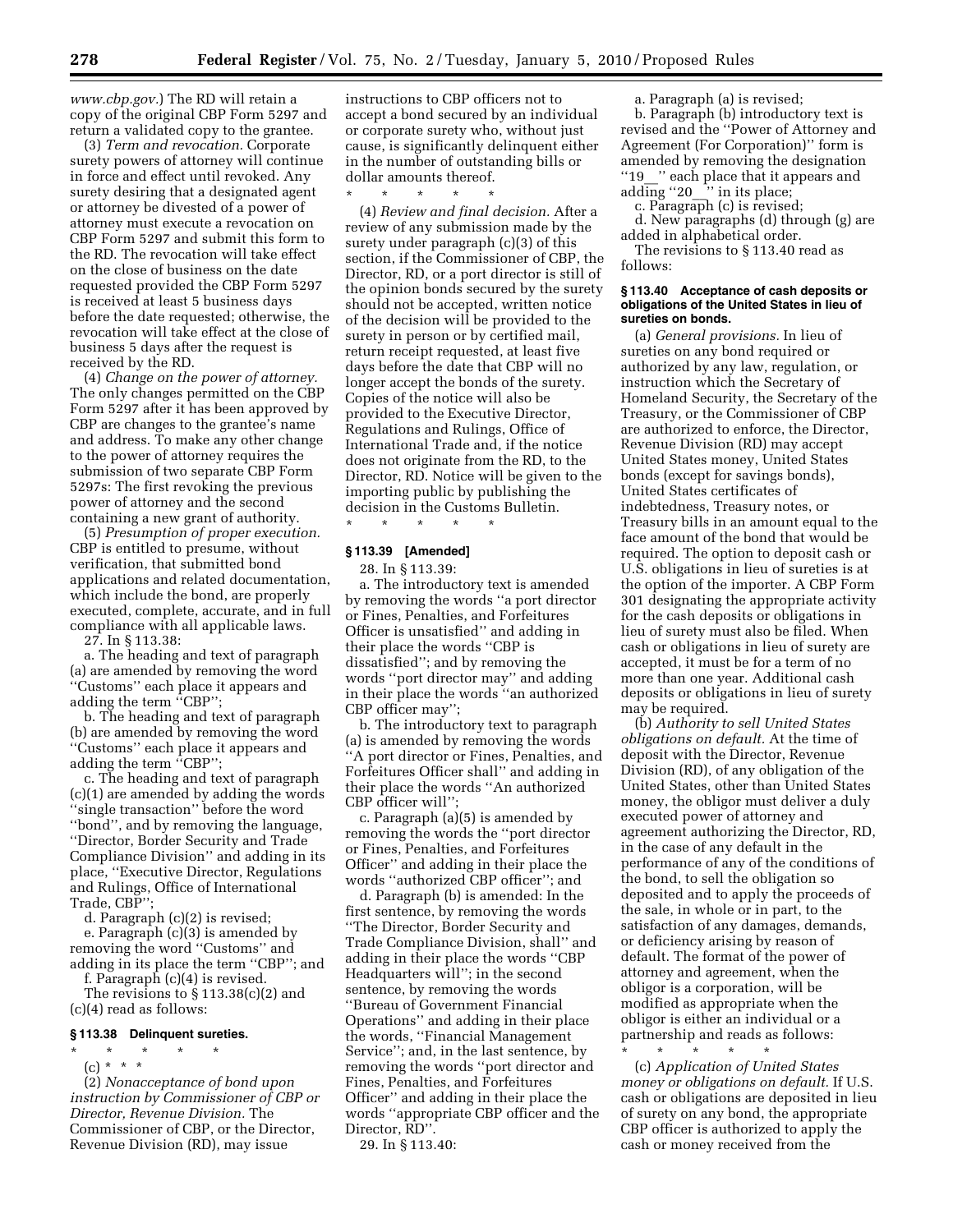deposited obligation to satisfy any damages, demand, or deficiency arising from a default under the bond.

(d) *Application to the satisfaction of damages, demands or deficiencies*—(1) *Matters subject to protest.* When the time to protest duties, fees, taxes, charges or exactions as set forth in 19 U.S.C. 1514 expires and no timely protest has been filed, or when a timely protest is filed and is denied in whole or in part, CBP may collect against the cash deposit or obligation in lieu of surety and take any and all necessary steps to accomplish such collection.

(2) *User fees.* When the user fees required to be collected are not remitted to CBP in the time period prescribed by law or regulation, CBP may collect against the cash deposit or obligation in lieu of surety and take any and all necessary steps to accomplish such collection.

(3) *Matters subject to administrative petition*—(i) *No timely petition.* If no petition has been filed by the day after the expiration of the petitioning period provided by regulation or specific notice, CBP may collect against the cash deposit or obligation in lieu of surety and take any and all necessary steps to accomplish such collection. CBP may entertain untimely petitions and supplemental petitions and, if relief is granted and collection has been made, CBP will return to the established cash account the difference between the amount collected and the amount ultimately applied.

(ii) *Timely petition.* If CBP denies a petition, CBP may collect immediately against the cash deposit or obligation in lieu of surety and take any and all necessary steps to accomplish such collection. If CBP grants relief, CBP will return to the established cash account the difference between the amount posted and the amount ultimately applied after petitioning, taking all steps necessary to accomplish such collection.

(4) *No waiver of rights.* Forbearance or delay on the part of CBP in collection after it acquires the right to do so pursuant to the terms set forth in this section will not constitute a waiver of the Government's right to collect from the cash deposits or obligations in lieu of surety.

(e) *Additional security.* If, at any point prior to the expiration of the one-year maximum term for cash or obligations in lieu of a bond, CBP determines that the cash or obligations are not sufficient security, CBP possesses the right to require new, additional cash or obligations to be posted in lieu of surety. If new, additional cash or obligations are not timely posted, CBP

may as a matter of right take action to prevent the party from continuing the activity for which the initial cash or obligations was posted. CBP will continue to hold the initial cash or obligations as a matter of right subject to the provisions found in paragraph (f) of this section.

(f) *Return of cash or obligations and setoff*—(1) *Tenure of holding.* CBP will hold cash and obligations until such time as CBP is reasonably certain that no circumstances will arise where CBP will need to collect against it. When CBP determines that it is reasonably certain that no circumstances may arise where it would need to collect against the cash or obligations and that the cash or obligations can be returned, CBP will, pursuant to § 24.72 of this chapter, set off the cash or obligations against debt owed to CBP.

(2) *No interest to accrue on cash in lieu of surety.* Cash in lieu of surety does not earn interest while CBP holds it, and it may not be placed in an interestbearing account, not even a low-interest, low-risk account, under any circumstances.

(g) *No limitation on an importer's liability for duty and no effect on the duration of that liability.* An importer is personally liable for duties, taxes, and charges found due in connection with an entry of merchandise. Furthermore, there is no statute of limitations governing an importer's liability for such duties, taxes, and charges. The fact that an importer posts cash or obligations in lieu of a bond does not alter or affect the two legal facts just described.

### **§ 113.41 [Amended]**

30. Section 113.41 is amended by: removing the word ''shall'' and adding in its place the word ''must''; and removing the word ''Customs'' and adding in its place the term ''CBP''.

#### **§ 113.42 [Amended]**

31. Section 113.42 is amended by: removing from the first sentence the word ''shall'' and adding in its place the word ''must''; removing the word ''Customs'' and adding in its place the term ''CBP''; removing the reference to ''§ 133.43(a)'' and adding in its place a reference to ''§ 113.43(a)''; and removing in the second sentence the word ''shall'' and adding in its place the word ''will''.

#### **§ 113.43 [Amended]**

32. In § 113.43: a. Paragraph (a) is amended by removing the words ''of 2 months'' and adding in their place the words ''not to exceed 60 days'

b. Paragraph (b) is amended by: removing the word ''shall'' each place that it appears and adding the word ''will''; and removing the words ''2 months'' each place that they appear and adding the words ''60 days''; and

c. Paragraph (c) is amended by removing the word ''shall'' each place that it appears and adding the word ''will''.

### **§ 113.44 [Amended]**

33. In § 113.44, paragraph (b) is amended by removing the word ''shall'' and adding in its place the word ''must''.

# **§ 113.45 [Amended]**

34. Section 113.45 is amended by: removing the word ''shall'' and adding in its place the word ''must''; and removing the word ''entry'' each place that it appears and adding the word ''transaction''.

# **§ 113.51 [Amended]**

35. Section 113.51 is amended by removing the word "Customs" and adding in its place the term ''CBP''.

#### **§ 113.52 [Amended]**

36. Section 113.52 is amended by: removing the word ''Customs'' and adding in its place the term ''CBP''; removing the symbols ''§§ '' and adding in their place the symbol ''§ ''; removing the words ''is unsatisfied'' and adding in their place the words ''has not been satisfied''; and removing the word ''shall'' and adding in its place the word ''will''.

# **§ 113.53 [Amended]**

37. In § 113.53:

a. The section heading is amended by removing the word ''Customs'' and adding in its place the term ''CBP'';

b. Paragraph (a) is amended by: removing in the paragraph heading the word ''Customs'' and adding in its place the term ''CBP''; removing in the introductory text the word ''Customs'' each place that it appears and adding the term ''CBP''; and adding in paragraph (a)(3) after the word ''Commissioner'' the words ''of CBP''; and

c. Paragraph (b) is amended by: adding in the paragraph heading, after the word ''director'', the words ''or other authorized CBP officer''; removing, in the text, the word ''Customs'' and adding in its place the term ''CBP''; adding after the word ''director'' the words ''or other authorized CBP officer''; and removing the word ''shall'' and adding in its place the word ''will''.

# **§ 113.55 [Amended]**

38. In § 113.55:

a. Paragraph (c) is amended by: removing in the introductory text the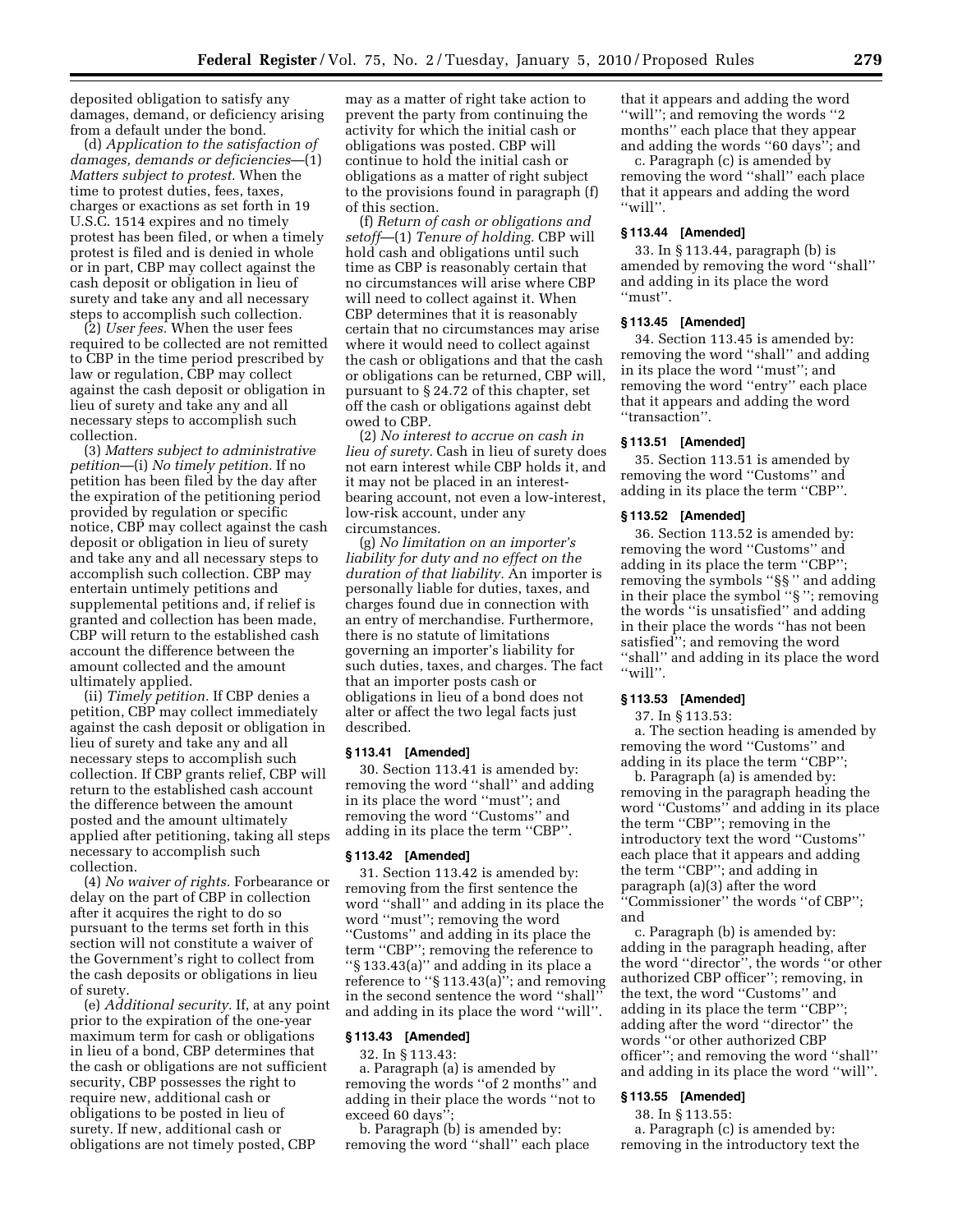word ''shall'' each place that it appears and adding the word ''must''; removing the word ''Customs'' and adding in its place the word ''customs''; removing in paragraph (c)(1) the word ''shall'' and adding in its place the word ''will''; and removing in paragraph (c)(3) the word ''Customs'' and adding in its place the term ''CBP''; and

b. Paragraph (d) is removed.

# **Subpart G—CBP Bond Conditions**

39. The subpart G heading is revised to read as set forth above.

# **§ 113.61 [Amended]**

40. Section 113.61 is amended, in the first sentence, by removing the upper case word ''Customs'' and adding in its place the lower case word ''customs''; and in the second sentence, by removing the word ''Customs'' and adding in its place the term ''CBP''.

41. In § 113.62:

a. The introductory text is amended by: removing the word ''shall'' and adding in its place the word ''must''; and by removing the words ''single entry'' and adding in their place the words ''single transaction'';

b. Paragraphs (a)(1), (a)(1)(ii), and (a)(2) are amended by: removing the word ''Customs'' each place that it appears and adding the term ''CBP''; and in paragraph (a)(1)(i), by adding after the word ''regulation'' the words ''and including payments made via periodic monthly statement'';

c. Paragraph (a)(3) is amended by removing the words ''the port director'' and adding in their place the term ''CBP'';

d. The introductory text to paragraph (b) and paragraph (b)(1) are amended by removing the word ''Customs'' each place that it appears and adding the term ''CBP'';

e. Paragraph (c) is amended by removing the word ''Customs'' and adding in its place the term ''CBP'';

f. Paragraph (d) introductory text is amended by removing the word ''Customs'' wherever it appears and

adding in each place the term ''CBP''; g. Paragraph (f) introductory text and paragraph (f)(2) are amended by removing the word ''Customs'' wherever it appears and adding in each place the term ''CBP'';

h. Paragraph (f)(3) is revised;

i. Paragraph (g)(1) is amended by removing the word ''Customs'' and adding in its place the term ''CBP'';

j. Paragraph (h)(2) is revised;

k. Paragraphs (h)(3) and (h)(4) are amended by removing the word ''Customs'' each place that it appears and adding the term ''CBP'';

l. The heading and text of paragraph (i) are amended by removing the words 'Customs Regulations'' each place that they appear and adding the words ''CBP regulations''; and by removing the words ''Customs security'' each place that they appear and adding the words ''CBP security'';

m. Paragraphs (m)(2) and (m)(4) are amended by removing the word ''Customs'' each place that it appears and adding the term ''CBP''; and by removing the word ''shall'' each place that it appears and adding the word ''will''.

The revisions to § 113.62 read as follows:

### **§ 113.62 Basic importation and entry bond conditions.**

\* \* \* \* \*

(f) \* \* \* (3) Keep any customs seal or cording on the merchandise intact until the merchandise is examined by CBP.

\* \* \* \* \*

(h) \* \* \* (2) If a fishing vessel, to present the original approved application to CBP within 24 hours on each arrival of the vessel in the customs territory of the United States from a fishing voyage;

\* \* \* \* \* 42. In § 113.63:

a. The introductory paragraph is amended by removing the word ''shall'' each place that it appears and adding the word ''must'';

b. Paragraphs (a)(2) and (a)(3) are amended by removing the word ''Customs'' each place that it appears and adding the term ''CBP''; and paragraph (a)(3) is further amended by adding the term ''CBP'' immediately before the word ''regulations'';

c. Paragraph (a)(5) is amended by removing the word ''Customs'' each place that it appears and adding the term "CBP";

d. Paragraphs (b)(2) and (b)(3) are amended by removing the word ''Customs'' each place that it appears and adding the term ''CBP'';

e. Paragraphs (c)(1), (c)(2), (c)(3) and (c)(4) are amended by removing the word ''Customs'' each place that it appears and adding the term ''CBP'';

f. Paragraph (d) is amended by removing in the paragraph heading and text the word ''Customs'' each place that it appears and adding the term ''CBP'';

g. Paragraph (e) is amended by removing the words ''Customs laws and regulations'' and adding in their place the words ''customs laws and CBP regulations'';

h. The heading and text of paragraph (f) are amended by removing the words ''Customs Regulations'' each place that

they appear and adding the words ''CBP regulations'', and by removing the words ''Customs security'' each place that they appear and adding the words ''CBP security'';

i. Paragraphs  $(h)(1)$ ,  $(h)(2)$  and  $(h)(5)$ are amended by removing the word ''Customs'' each place that it appears and adding the term "CBP";

j. Paragraph (i)(2) is amended by removing the word ''shall'' and adding in its place the word ''will''; and by removing the word ''Customs'' and adding in its place the term ''CBP''; and

k. Paragraph (i)(3) is amended by removing the word ''Customs'' and adding in its place the term ''CBP''.

43. In § 113.64:

a. The introductory paragraph is amended by: removing the word ''shall'' and adding in its place the word ''must''; and by removing the word ''entry'' and adding in its place the word ''transaction'';

b. Paragraph (a) is amended by removing the second sentence;

c. Existing paragraphs (b) through (k) are redesignated as paragraphs (c) through (l);

d. A new paragraph (b) is added; e. Newly redesignated paragraph (c) is amended by removing the word ''Customs'' each place that it appears and adding the term ''CBP''; and in the third sentence by removing the word "shall" and adding in its place the word ''will'';

f. The heading and text of newly redesignated (j) are amended by removing the words ''Customs Regulations'' each place that they appear and adding the words ''CBP regulations''; and by removing the words ''Customs security'' each place that they appear and adding the words ''CBP security''; and

g. Newly redesignated paragraphs  $(l)(1)$  and  $(l)(2)$  are amended by removing the word ''Customs'' each place that it appears and adding the term ''CBP''.

The revisions to § 113.64 read as follows:

### **§ 113.64 International carrier bond conditions.**

\* \* \* \* \* (b) *Agreement to pay liquidated damages*—(1) *Passenger processing fees:*  If the principal (carrier) fails to pay passenger processing fees to CBP no later than 31 days after the close of the calendar quarter in which they were required to be collected pursuant to § 24.22(g) of this chapter, the obligors (principal and surety, jointly and severally) agree to pay liquidated damages equal to two times the passenger processing fees which were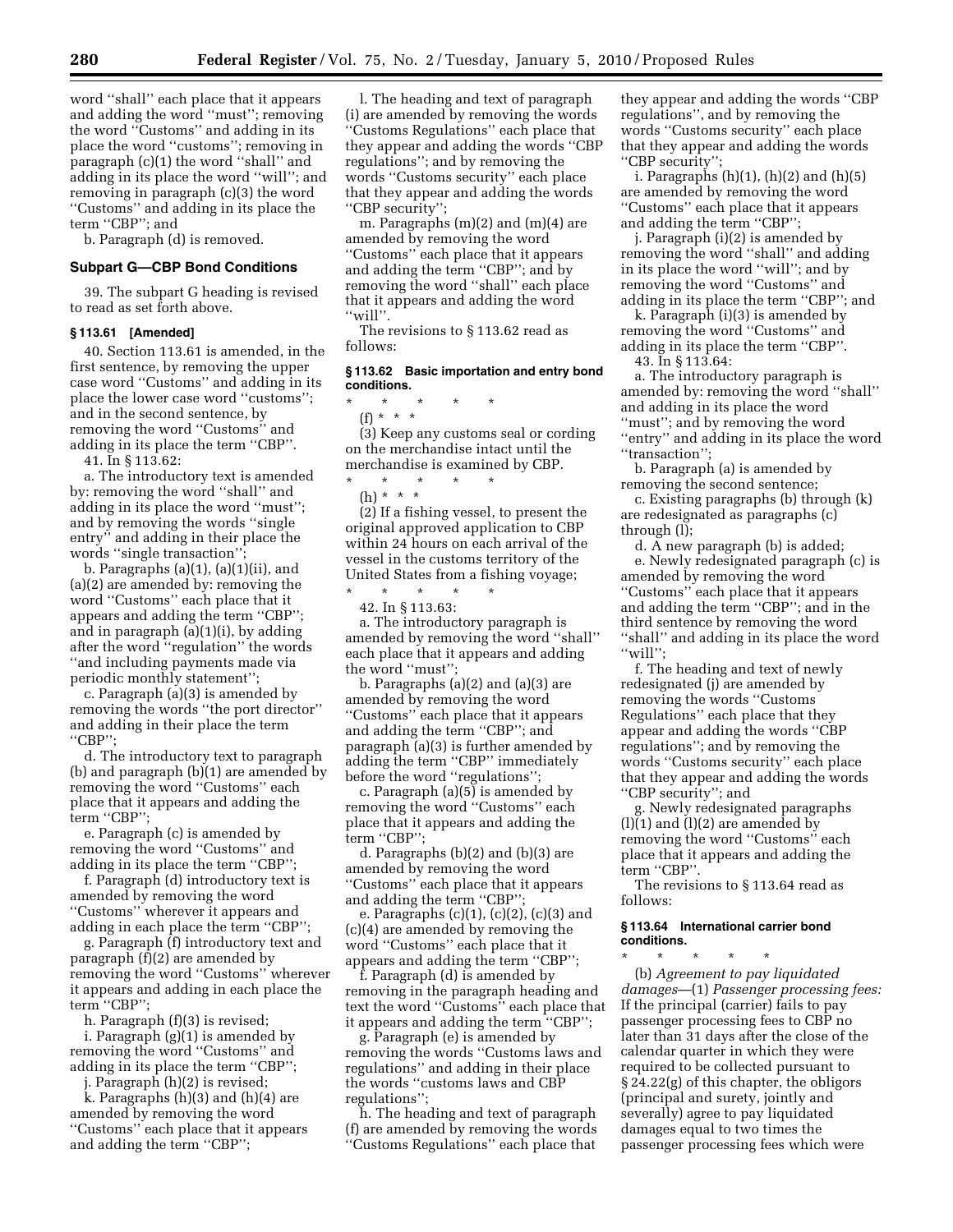required to be collected but not timely remitted to CBP, regardless of whether such fees were in fact collected from passengers, as prescribed by regulation.

(2) *Railroad car processing fees:* If the principal (carrier) fails to pay railroad car processing fees to CBP no later than 60 days after the close of the calendar month in which they were collected pursuant to § 24.22(d) of this chapter, the obligors (principal and surety, jointly and severally) agree to pay liquidated damages equal to two times the railroad car processing fees which have not been timely paid to CBP as prescribed by regulation.

(3) *Reimbursement fees payable by express consignment carrier and centralized hub facilities.* If the principal (carrier) fails to timely pay the reimbursement fees payable to CBP by express consignment carrier facilities and centralized carrier facilities pursuant to the terms set forth in § 24.23(b)(4) of this chapter, the obligors (principal and surety, jointly and severally) agree to pay liquidated damages equal to two times the fees which have not been timely paid to CBP as prescribed by that section.

\* \* \* \* \*

# **§ 113.65 [Amended]**

44. In § 113.65:

a. The introductory paragraph is amended by: removing the word ''shall'' and adding in its place the word ''must''; and by removing the word ''entry'' and adding in its place the word ''transaction''; and

b. Paragraphs (a)(3) and (a)(4) are amended by removing the word ''Customs'' each place that it appears and adding the term ''CBP''.

45. In § 113.66:

a. The introductory paragraph is amended by removing the word ''shall'' each place that it appears and adding the word ''must'';

b. Paragraph (a) introductory text and paragraph (a)(1) are revised;

c. Paragraph (b)(3) is amended by removing the word ''Customs'' and adding in its place the term ''CBP'';

d. Paragraph (c)(2) is amended by removing the word ''Customs'' and adding in its place the term ''CBP'';

e. Paragraph (d)(2) is amended by: removing the word ''shall'' and adding in its place the word ''will''; and by removing the word "Customs" and adding in its place the term ''CBP''; and

f. Paragraph (d)(3) is amended by removing the word ''Customs'' and adding in its place the term ''CBP''.

The revisions to § 113.66(a) read as follows:

# **§ 113.66 Control of containers and instruments of international traffic bond conditions.**

(a) *Agreement to Enter Any Diverted Instrument of International Traffic.* If the principal brings in and takes out of the customs territory of the United States an instrument of international traffic without entry and without payment of duty, as provided by the CBP regulations and section 322(a), Tariff Act of 1930, as amended (19 U.S.C. 1322(a)), the principal agrees to:

(1) Report promptly to CBP when the instrument is diverted to point-to-point local traffic in the customs territory of the United States or when the instrument is otherwise withdrawn in the customs territory of the United States from its use as an instrument of international traffic.

\* \* \* \* \*

# **§ 113.67 [Amended]**

46. In § 113.67:

a. The introductory text to paragraph (a) is amended by removing the word "shall" each place that it appears and adding the word "must"

b. Paragraphs (a)(1) introductory text,  $(a)(1)(i)$ , and  $(a)(1)(iii)$  are amended by removing the word ''Customs'' each place that it appears and adding the term ''CBP'';

c. Paragraph (a)(2)(iii) is amended by: removing the word ''shall'' and adding in its place the word ''will''; and by removing the word ''Customs'' where it appears and adding in each place the term "CBP".

d. The introductory text to paragraph (b) is amended by removing the word ''shall'' each place that it appears and adding the word ''must''; and

e. Paragraphs (b)(1), (b)(1)(i),  $(b)(1)(iii)$ , and  $(b)(2)(iii)$  are amended by removing the word ''Customs'' each place that it appears and adding the term ''CBP''.

# **§ 113.68 [Amended]**

47. In § 113.68:

a. The introductory text is amended by: removing the word ''shall'' each place that it appears and adding the word ''must''; and by removing the word ''entry'' and adding in its place the word ''transaction'';

b. Paragraph (a) is amended by removing the word ''Customs'' and adding in its place the term ''CBP''; and

c. The second sentence of paragraph (b) is amended by removing the word ''shall'' and adding in its place the word ''will''; and by removing the word ''Customs'' and adding in its place the term ''CBP''.

### **§ 113.69 [Amended]**

48. In § 113.69:

a. The introductory text is amended by: removing the word ''shall'' each place that it appears and adding the word ''must''; and by removing the word ''entry'' and adding in its place the word ''transaction''; and

b. The introductory paragraph in the ''Production of Bill of Lading Bond Conditions'' is amended by removing the word ''Customs'' and adding in its place the term ''CBP''.

# **§ 113.70 [Amended]**

49. In § 113.70:

a. The introductory paragraph is amended by: removing the word ''shall'' each place that it appears and adding the word ''must''; and by removing the word ''entry'' and adding in its place the word ''transaction''; and

b. The first sentence in the ''Bond Condition to Indemnify United States for Detention of Copyrighted Material'' is amended by removing the word ''Customs'' and adding in its place the term ''CBP''.

# **§ 113.71 [Amended]**

50. In § 113.71, the introductory text is amended by: removing the word ''shall'' each place that it appears and adding the word ''must''; and by removing the word ''entry'' and adding in its place the word ''transaction''.

# **§ 113.72 [Amended]**

51. In § 113.72, the introductory text is amended by: removing the word ''shall'' each place that it appears and adding the word ''must''; and by removing the word ''entry'' and adding in its place the word ''transaction''.

#### **§ 113.73 [Amended]**

52. In § 113.73:

a. The introductory text is amended by removing the word ''shall'' each place that it appears and adding the word "must"

b. Paragraph (a)(1) is amended by removing the word ''Customs'' and adding in its place the term ''CBP'';

c. Paragraph (a)(2) is amended by: removing the word ''Customs'' each place that it appears and adding the term ''CBP''; and by removing the word ''shall'' in the third sentence and adding in its place the word ''will'';

d. Paragraph (b) is amended by: removing the word ''shall'' and adding in its place the word ''will''; and by removing the word ''Customs'' and adding in its place the term ''CBP'';

e. Paragraph (d)(2) is amended by removing the phrase ''Customs officer'' and adding in its place the term ''CBP Officer''; and

f. Paragraph (e) is amended by removing the word ''Customs'' and adding in its place the term ''CBP''.